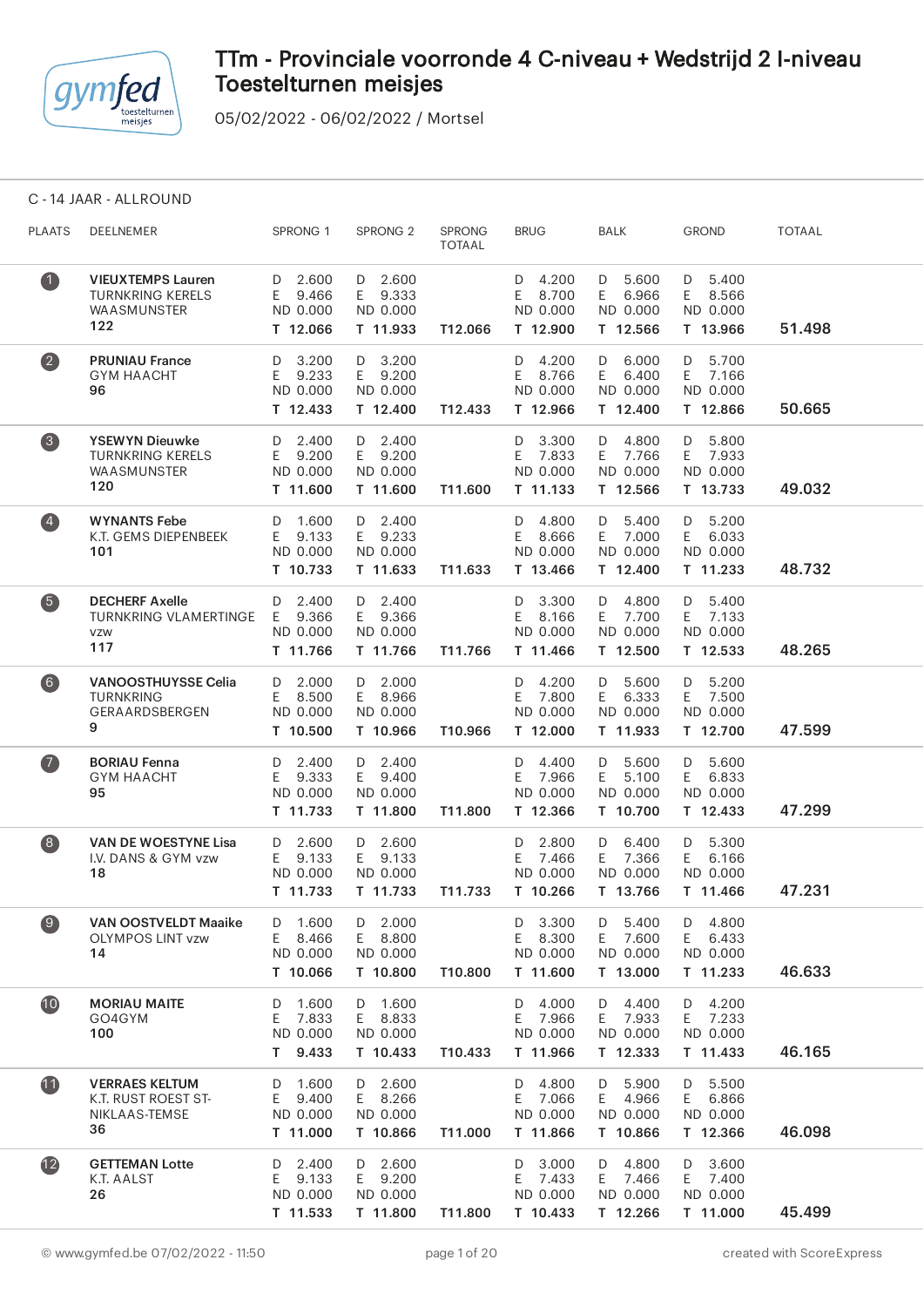

| <b>PLAATS</b>     | DEELNEMER                                                                      | SPRONG 1                                            | SPRONG <sub>2</sub>                               | <b>SPRONG</b><br><b>TOTAAL</b> | <b>BRUG</b>                                         | BALK                                                 | <b>GROND</b>                                      | <b>TOTAAL</b> |
|-------------------|--------------------------------------------------------------------------------|-----------------------------------------------------|---------------------------------------------------|--------------------------------|-----------------------------------------------------|------------------------------------------------------|---------------------------------------------------|---------------|
| $\overline{13}$   | <b>TIELEN Amélie</b><br>K.K. TURNKRING MOED EN<br><b>VOLHARDING vzw</b><br>114 | 1.600<br>D<br>9.400<br>E.<br>ND 0.000<br>T 11.000   | $D$ 2.400<br>E 9.100<br>ND 0.000<br>T 11.500      | T11.500                        | 4.400<br>D<br>E<br>7.733<br>ND 0.000<br>T 12.133    | D 4.600<br>6.266<br>E.<br>ND 0.000<br>T 10.866       | 3.700<br>D<br>E<br>6.833<br>ND 0.000<br>T 10.533  | 45.032        |
| $\overline{14}$   | <b>LEINDERS Arthe</b><br>DE HOOP REKEM<br>94                                   | 2.400<br>D<br>9.066<br>E.<br>ND 0.000<br>T 11.466   | $D$ 2.600<br>E 8.833<br>ND 0.000<br>T 11.433      | T11.466                        | 3.500<br>D<br>5.400<br>E<br>ND 0.000<br>8.900<br>T. | D 6.000<br>6.833<br>E.<br>ND 0.000<br>T 12.833       | 5.800<br>D<br>E<br>5.766<br>ND 0.000<br>T 11.566  | 44.765        |
| <b>15</b>         | <b>VAN GANSEN Eline</b><br><b>TURNKRING GYMNIA</b><br>34                       | 2.400<br>D<br>8.633<br>E.<br>ND 0.000<br>T 11.033   | $D$ 2.400<br>E 8.666<br>ND 0.000<br>T 11.066      | T11.066                        | 2.800<br>D<br>7.833<br>E.<br>ND 0.000<br>T 10.633   | D 4.800<br>E 7.333<br>ND 0.000<br>T 12.133           | 4.800<br>D<br>E.<br>6.000<br>ND 0.000<br>T 10.800 | 44.632        |
| 16                | <b>PARREIN Sofia</b><br>GYMGROEP A.S. vzw<br>113                               | $D$ 2.400<br>9.200<br>E.<br>ND 0.000<br>T 11.600    | $D$ 2.400<br>E 9.233<br>ND 0.000<br>T 11.633      | T11.633                        | 4.400<br>D<br>7.566<br>E.<br>ND 0.000<br>T 11.966   | $D = 5.200$<br>3.600<br>E.<br>ND 0.100<br>T 8.700    | $D = 5.400$<br>6.833<br>E<br>ND 0.000<br>T 12.233 | 44.532        |
| $\overline{1}$    | <b>DIRKX Sem</b><br>PALFIT PAAL vzw<br>106                                     | 1.600<br>D<br>9.266<br>E.<br>ND 0.000<br>T 10.866   | D 1.600<br>E 8.966<br>ND 0.000<br>T 10.566        | T10.866                        | 3.500<br>D<br>E<br>7.700<br>ND 0.000<br>T 11.200    | D 5.700<br>E<br>5.200<br>ND 0.000<br>T 10.900        | 5.200<br>D<br>E.<br>6.300<br>ND 0.000<br>T 11.500 | 44.466        |
| $\overline{18}$   | <b>BUVENS Luna</b><br>PALFIT PAAL vzw<br>107                                   | 2.600<br>D<br>8.266<br>E.<br>ND 0.000<br>T 10.866   | $D$ 2.400<br>E 9.133<br>ND 0.000<br>T 11.533      | T11.533                        | 4.200<br>D<br>7.733<br>E<br>ND 0.000<br>T 11.933    | D 5.600<br>2.666<br>E.<br>ND 0.000<br>8.266<br>T.    | 6.000<br>D<br>E.<br>6.433<br>ND 0.000<br>T 12.433 | 44.165        |
| 19                | <b>ENGELS Célestine</b><br><b>TURNCLUB VARSENARE</b><br>110                    | D 2.400<br>9.133<br>E.<br>ND 0.000<br>T 11.533      | D 2.400<br>E 8.133<br>ND 0.000<br>T 10.533        | T11.533                        | 2.800<br>D<br>7.366<br>E<br>ND 0.000<br>T 10.166    | 5.400<br>D<br>6.100<br>E.<br>ND 0.000<br>T 11.500    | D 4.600<br>6.333<br>E<br>ND 0.000<br>T 10.933     | 44.132        |
| (20)              | <b>DAELMAN Eline</b><br>K.K.M.T. MECHELEN<br>32                                | 0.000<br>D<br>Е<br>0.000<br>ND 0.000<br>0.000<br>T. | 2.400<br>D<br>E.<br>8.233<br>ND 0.000<br>T 10.633 | T10.633                        | 2.800<br>D<br>Ε<br>7.600<br>ND 0.000<br>T 10.400    | 4.900<br>D<br>E<br>5.400<br>ND 0.000<br>T 10.300     | 5.400<br>D<br>E<br>7.266<br>ND 0.000<br>T 12.666  | 43.999        |
| $\boldsymbol{21}$ | <b>BAERT Lieze</b><br>TK ATLAS TIELT vzw<br>109                                | 2.400<br>D<br>9.200<br>E<br>ND 0.000<br>T 11.600    | D 2.400<br>E 9.200<br>ND 0.000<br>T 11.600        | T11.600                        | 3.000<br>D<br>Ε<br>5.966<br>ND 0.000<br>T 8.966     | D 4.300<br>6.900<br>E.<br>ND 0.000<br>T 11.200       | 4.800<br>D<br>7.100<br>E.<br>ND 0.000<br>T 11.900 | 43.666        |
| $\boldsymbol{21}$ | <b>SOHIER Britt</b><br>KON. IEPERSE TURNKRING<br><b>VZW</b><br>6               | 1.400<br>D<br>9.066<br>E.<br>ND 0.000<br>T 10.466   | D 1.600<br>E 9.100<br>ND 0.100<br>T 10.600        | T10.600                        | 4.000<br>D<br>8.333<br>E<br>ND 0.000<br>T 12.333    | 4.800<br>D<br>4.033<br>E.<br>ND 0.000<br>8.833<br>T. | 4.900<br>D<br>7.000<br>E.<br>ND 0.000<br>T 11.900 | 43.666        |
| (23)              | <b>VANWALLEGHEM Noora</b><br>GO4GYM<br>98                                      | D 1.600<br>9.200<br>E.<br>ND 0.000<br>T 10.800      | D 1.600<br>E 9.366<br>ND 0.000<br>T 10.966        | T10.966                        | 2.400<br>D<br>6.733<br>E.<br>ND 0.000<br>T 9.133    | 5.000<br>D<br>6.266<br>E.<br>ND 0.000<br>T 11.266    | 4.600<br>D<br>E 7.666<br>ND 0.000<br>T 12.266     | 43.631        |
| (24)              | <b>LAMBRECHTS Kyra</b><br><b>OLYMPOS LINT vzw</b><br>15                        | 2.400<br>D<br>8.766<br>E.<br>ND 0.000<br>T 11.166   | D 2.400<br>E 8.700<br>ND 0.000<br>T 11.100        | T11.166                        | 2.800<br>D<br>7.733<br>E<br>ND 0.000<br>T 10.533    | 4.300<br>D<br>E.<br>4.933<br>ND 0.000<br>9.233<br>T. | 5.400<br>D<br>7.166<br>E.<br>ND 0.000<br>T 12.566 | 43.498        |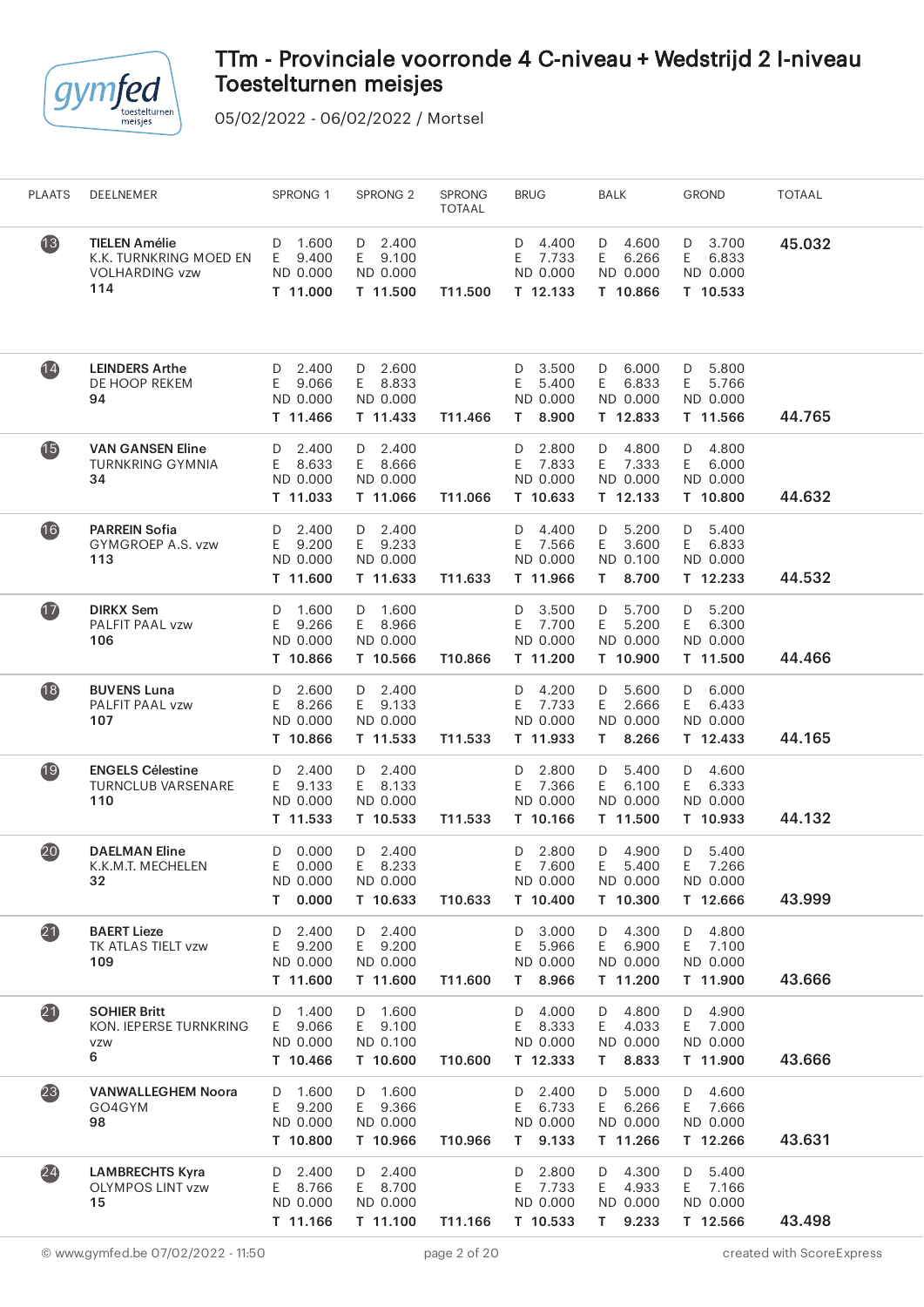

| <b>PLAATS</b>   | DEELNEMER                                                                  | SPRONG 1                                          | SPRONG <sub>2</sub>                               | SPRONG<br><b>TOTAAL</b> | <b>BRUG</b>                                          | <b>BALK</b>                                          | <b>GROND</b>                                      | <b>TOTAAL</b> |
|-----------------|----------------------------------------------------------------------------|---------------------------------------------------|---------------------------------------------------|-------------------------|------------------------------------------------------|------------------------------------------------------|---------------------------------------------------|---------------|
| 25              | <b>DEROUS Emmy</b><br><b>TURNCLUB VARSENARE</b><br>111                     | 1.600<br>D<br>Е<br>9.200<br>ND 0.000<br>T 10.800  | 1.600<br>D<br>E.<br>8.933<br>ND 0.000<br>T 10.533 | T10.800                 | 3.300<br>D<br>7.233<br>E<br>ND 0.000<br>T 10.533     | 3.900<br>D<br>E<br>6.166<br>ND 0.000<br>T 10.066     | 5.200<br>D<br>E<br>6.766<br>ND 0.000<br>T 11.966  | 43.365        |
| 26              | <b>KUPPENS Eline</b><br>PALFIT PAAL vzw<br>108                             | 2.400<br>D<br>E<br>8.133<br>ND 0.000<br>T 10.533  | $D$ 2.400<br>E.<br>8.966<br>ND 0.000<br>T 11.366  | T11.366                 | 4.200<br>D<br>E<br>8.300<br>ND 0.000<br>T 12.500     | 5.600<br>D<br>E.<br>2.666<br>ND 0.000<br>8.266<br>T. | 5.400<br>D<br>E<br>5.500<br>ND 0.000<br>T 10.900  | 43.032        |
| $\overline{27}$ | <b>DERBOVEN Xanthe</b><br><b>GYM WESTERLO</b><br>35                        | 2.400<br>D<br>E<br>9.433<br>ND 0.000<br>T 11.833  | 2.400<br>D<br>E.<br>9.466<br>ND 0.000<br>T 11.866 | T11.866                 | 2.800<br>D<br>Ε<br>6.400<br>ND 0.000<br>9.200<br>T.  | D<br>4.500<br>E.<br>5.533<br>ND 0.000<br>T 10.033    | 4.900<br>D<br>E<br>6.966<br>ND 0.000<br>T 11.866  | 42.965        |
| 28              | <b>SEURINCK Nora</b><br>DE SALTO'S INGELMUNSTER E<br>21                    | 1.600<br>D<br>9.066<br>ND 0.000<br>T 10.666       | D 1.600<br>9.233<br>E.<br>ND 0.000<br>T 10.833    | T10.833                 | 2.400<br>D<br>7.000<br>E.<br>ND 0.000<br>9.400<br>T. | D 4.200<br>6.900<br>E.<br>ND 0.000<br>T 11.100       | 4.700<br>D<br>6.833<br>E<br>ND 0.000<br>T 11.533  | 42.866        |
| 29              | <b>D'HOOGHE SARA</b><br>GO4GYM<br>99                                       | 1.600<br>D<br>E<br>8.966<br>ND 0.000<br>T 10.566  | D 1.600<br>E.<br>9.000<br>ND 0.000<br>T 10.600    | T10.600                 | 2.800<br>D<br>E<br>7.533<br>ND 0.000<br>T 10.333     | 3.400<br>D<br>E.<br>6.966<br>ND 0.000<br>T 10.366    | 4.600<br>D<br>E<br>6.933<br>ND 0.000<br>T 11.533  | 42.832        |
| 30              | <b>BRANDT Elina</b><br><b>TURNKRING GYMNIA</b><br>33                       | 2.400<br>D<br>8.233<br>E<br>ND 0.000<br>T 10.633  | D 2.400<br>E 8.600<br>ND 0.000<br>T 11.000        | T11.000                 | 2.600<br>D<br>7.233<br>Ε<br>ND 0.000<br>9.833<br>T.  | D 4.600<br>E.<br>6.600<br>ND 0.000<br>T 11.200       | 4.100<br>D<br>E<br>6.533<br>ND 0.000<br>T 10.633  | 42.666        |
| 31              | <b>VAN DYCK Yana</b><br><b>BLIJF JONG vzw</b><br>8                         | 2.400<br>D<br>8.600<br>E.<br>ND 0.000<br>T 11.000 | D 2.400<br>E 8.833<br>ND 0.100<br>T 11.133        | T11.133                 | 4.000<br>D<br>7.333<br>E<br>ND 0.000<br>T 11.333     | D 5.400<br>E.<br>3.633<br>ND 0.000<br>9.033<br>T.    | 5.000<br>D<br>E.<br>6.133<br>ND 0.100<br>T 11.033 | 42.532        |
| $\overline{32}$ | <b>HENDRIKX Amélie</b><br>K.T. GEMS DIEPENBEEK<br>104                      | 1.600<br>D<br>8.566<br>E.<br>ND 0.000<br>T 10.166 | $D$ 2.400<br>E<br>8.666<br>ND 0.000<br>T 11.066   | T11.066                 | 3.100<br>D<br>E.<br>7.133<br>ND 0.000<br>T 10.233    | 4.000<br>D<br>E 7.433<br>ND 0.000<br>T 11.433        | 3.300<br>D<br>E<br>6.033<br>ND 0.000<br>T 9.333   | 42.065        |
| (33)            | <b>MUYSHONDT Olivia</b><br><b>OLYMPOS LINT vzw</b><br>13                   | 1.600<br>D<br>Ε<br>8.400<br>ND 0.000<br>T 10.000  | 1.600<br>D<br>8.433<br>E.<br>ND 0.000<br>T 10.033 | T10.033                 | 2.800<br>D<br>Ε<br>6.366<br>ND 0.000<br>T 9.166      | 4.300<br>D<br>E.<br>6.200<br>ND 0.000<br>T 10.500    | 5.200<br>D<br>Ε<br>7.100<br>ND 0.000<br>T 12.300  | 41.999        |
| $\overline{34}$ | <b>CALLEBAUT Maya</b><br>GYM PASSION HERSEAUX<br>88                        | 1.600<br>D<br>9.000<br>E.<br>ND 0.000<br>T 10.600 | D 1.600<br>9.100<br>E.<br>ND 0.000<br>T 10.700    | T10.700                 | 2.800<br>D<br>E.<br>5.933<br>ND 0.000<br>8.733<br>T. | 4.800<br>D<br>7.300<br>E.<br>ND 0.000<br>T 12.100    | 3.500<br>D<br>E<br>6.933<br>ND 0.000<br>T 10.433  | 41.966        |
| 35              | <b>DIALLO Fatou</b><br>GYM 90 BERINGEN<br>87                               | 2.400<br>D<br>8.566<br>E.<br>ND 0.000<br>T 10.966 | 2.400<br>D<br>8.800<br>E.<br>ND 0.000<br>T 11.200 | T11.200                 | 2.600<br>D<br>6.200<br>Ε<br>ND 0.000<br>8.800<br>T.  | 5.400<br>D<br>E 7.033<br>ND 0.000<br>T 12.433        | 3.800<br>D<br>5.533<br>E.<br>ND 0.000<br>T 9.333  | 41.766        |
| 36)             | <b>LUYCKX Uma</b><br><b>GYMCLUB FLINK &amp; FRIS vzw</b><br>ROESELARE<br>4 | 2.400<br>D<br>8.933<br>E.<br>ND 0.000<br>T 11.333 | $D$ 2.400<br>8.766<br>E.<br>ND 0.000<br>T 11.166  | T11.333                 | 3.000<br>D<br>6.033<br>E.<br>ND 0.000<br>9.033<br>T. | 4.400<br>D<br>5.200<br>E.<br>ND 0.000<br>9.600<br>T. | 5.200<br>D<br>6.566<br>E.<br>ND 0.000<br>T 11.766 | 41.732        |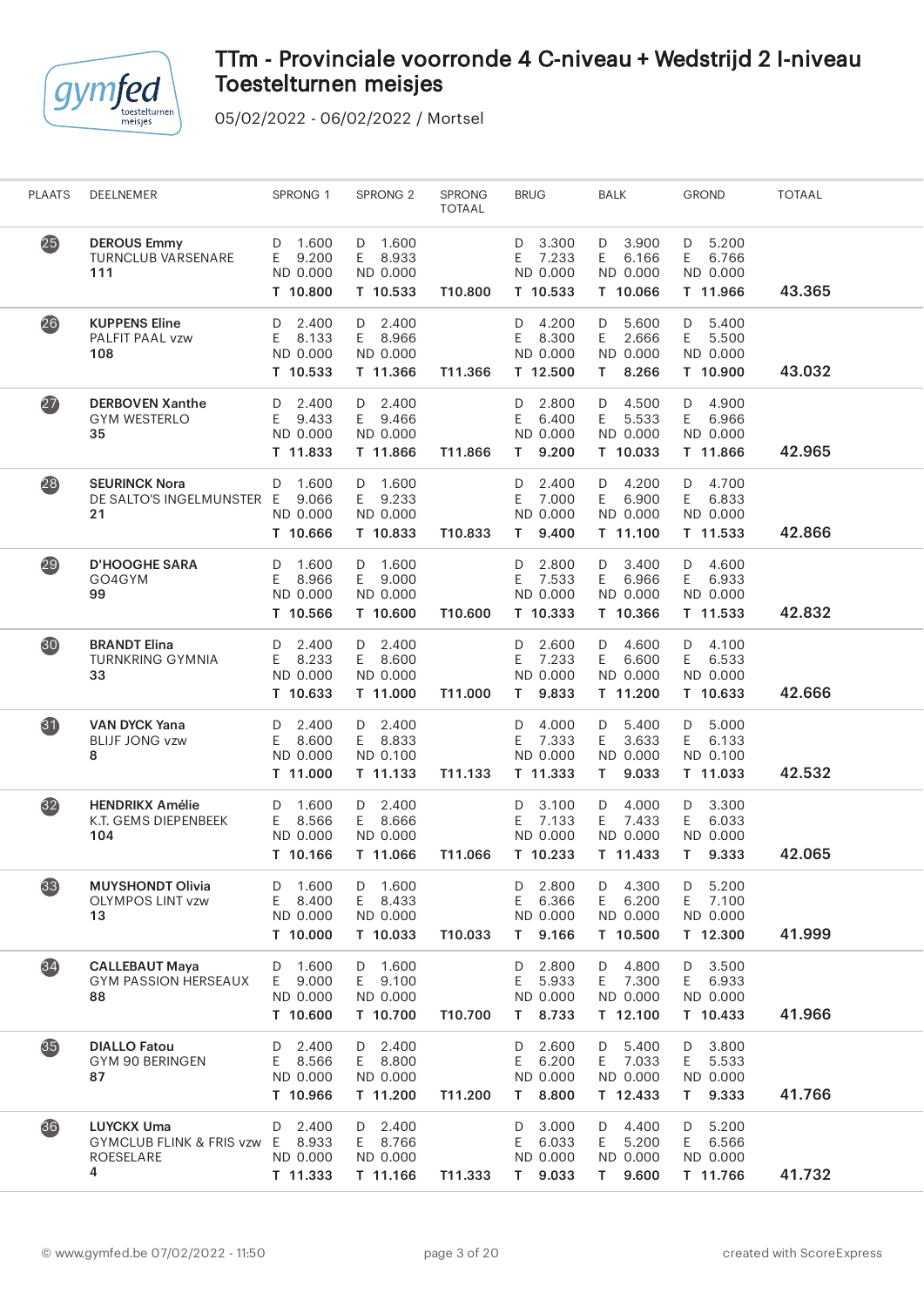

| 37<br><b>PAELINCK Emma</b><br>1.600<br>$D$ 2.400<br>2.800<br>D 5.400<br>5.000<br>D<br>D<br>D<br>TURNKRING VLAMERTINGE<br>8.766<br>7.733<br>E.<br>5.133<br>E<br>4.433<br>E<br>E 8.700<br>E<br>ND 0.000<br>ND 0.000<br>ND 0.100<br>ND 0.000<br>ND 0.000<br><b>VZW</b><br>118<br>41.499<br>T 10.366<br>T 11.100<br>T11.100<br>T 10.533<br>T 10.433<br>9.433<br>T.<br>38)<br>3.500<br><b>WATTEYN Ella</b><br>1.600<br>D 1.600<br>3.300<br>4.600<br>D<br>D<br>D<br>D<br>E.<br>8.800<br>9.000<br>7.700<br>E.<br>5.233<br>E.<br>6.300<br><b>KTV KORTRIJK</b><br>E.<br>E.<br>ND 0.000<br>ND 0.000<br>ND 0.000<br>ND 0.000<br>20<br>ND 0.000<br>41.233<br>9.833<br>T 10.400<br>T 10.600<br>T10.600<br>T 11.000<br>T.<br>T.<br>9.800<br>39<br><b>AARTS Maud</b><br>2.000<br>D 2.000<br>D 4.200<br>4.500<br>5.200<br>D<br>D<br>D<br>9.033<br>E 8.733<br>7.300<br>E.<br>2.566<br>6.400<br>PALFIT PAAL vzw<br>E<br>E<br>E<br>105<br>ND 0.000<br>ND 0.000<br>ND 0.000<br>ND 0.000<br>ND 0.000<br>41.199<br>7.066<br>T 11.033<br>T 10.733<br>T11.033<br>T 11.500<br>T 11.600<br>T.<br>40<br>1.600<br>5.000<br>4.500<br><b>FELDBUSCH Estelle</b><br>D 1.600<br>1.900<br>D<br>D<br>D<br>D<br>E.<br>E.<br>9.200<br>E<br>6.033<br>E<br><b>GYMPIE vzw</b><br>9.000<br>E<br>6.166<br>6.766<br>ND 0.000<br>112<br>ND 0.000<br>ND 0.000<br>ND 0.000<br>ND 0.000<br>T 10.800<br>T 10.600<br>41.165<br>8.066<br>T 11.033<br>T 11.266<br>T10.800<br>T.<br>41<br><b>DE FREYNE Yaelle</b><br>2.400<br>$D$ 2.400<br>2.800<br>D<br>5.000<br>5.200<br>D<br>D<br>D<br>8.600<br>6.400<br>E.<br>4.233<br>6.500<br><b>GYMCLUB TERNAT vzw</b><br>E.<br>E 8.533<br>E<br>E.<br>ND 0.000<br>92<br>ND 0.000<br>ND 0.000<br>ND 0.000<br>ND 0.000<br>41.133<br>9.233<br>T 11.000<br>T 10.933<br>T11.000<br>T.<br>9.200<br>T.<br>T 11.700<br>42)<br>D 2.400<br>5.400<br><b>MERLOT Grace</b><br>2.400<br>3.300<br>4.500<br>D<br>D<br>D<br>D<br>4.466<br><b>GYM IZEGEM</b><br>8.433<br>E 8.533<br>6.733<br>5.666<br>E.<br>E<br>E.<br>E<br>ND 0.000<br>ND 0.000<br>ND 0.000<br>ND 0.000<br>ND 0.000<br>5<br>8.966<br>40.998<br>T 10.833<br>T 10.933<br>T10.933<br>T 10.033<br>T 11.066<br>T.<br>43<br>D 2.400<br>4.700<br>4.400<br><b>HAEGEMAN Marthe</b><br>2.400<br>2.100<br>D<br>D<br>D<br>D<br>E.<br>E<br>8.933<br>E<br>7.700<br>4.433<br>E<br>8.966<br>E<br>6.233<br><b>ARTIGYM HERZELE</b><br>ND 0.000<br>ND 0.000<br>ND 0.000<br>ND 0.000<br>ND 0.000<br>1<br>9.133<br>40.932<br>T 11.333<br>T 11.366<br>T11.366<br>9.800<br>T 10.633<br>T.<br>T.<br>44<br><b>VANDER SMISSEN Kyra</b><br>1.600<br>D 2.400<br>2.600<br>5.200<br>4.100<br>D<br>D<br>D<br>D<br>6.066<br><b>GYMCLUB TERNAT vzw</b><br>E.<br>8.733<br>E 8.633<br>Ε<br>5.766<br>E.<br>E<br>5.633<br>91<br>ND 0.000<br>ND 0.000<br>ND 0.000<br>ND 0.000<br>ND 0.000<br>T 10.333<br>9.733<br>40.398<br>T 11.033<br>T11.033<br>8.366<br>T 11.266<br>T.<br>T.<br><b>THOELEN Nienke</b><br>D<br>1.600<br>D<br>1.600<br>D<br>2.800<br>D<br>3.900<br>D<br>3.300<br>(45)<br>K.T. GEMS DIEPENBEEK<br>8.433<br>8.400<br>6.433<br>E.<br>6.600<br>E<br>E.<br>E.<br>E<br>6.966<br>ND 0.000<br>102<br>ND 0.000<br>ND 0.000<br>ND 0.000<br>ND 0.000<br>40.032<br>T 10.033<br>T 10.000<br>T 9.233<br>T 10.500<br>T 10.266<br>T10.033<br>46<br><b>VANHUYSE Marie</b><br>D 1.600<br>4.800<br>1.600<br>1.900<br>4.600<br>D<br>D<br>D<br>D<br>E.<br>GO4GYM<br>E.<br>8.833<br>E<br>8.966<br>E.<br>6.733<br>4.000<br>E.<br>7.066<br>ND 0.000<br>ND 0.000<br>97<br>ND 0.000<br>ND 0.000<br>ND 0.000<br>39.665<br>T 10.433<br>T 10.566<br>T 8.633<br>8.600<br>T 11.866<br>T10.566<br>T.<br>$\overline{47}$<br>2.400<br>$D$ 2.400<br>1.900<br>3.900<br>3.900<br><b>GOORDEN Febe</b><br>D<br>D<br>D<br>D<br>8.700<br>E 8.566<br>7.166<br>4.766<br>6.766<br>K.T. AALST<br>E.<br>E<br>E.<br>E.<br>25<br>ND 0.000<br>ND 0.000<br>ND 0.000<br>ND 0.100<br>ND 0.000<br>39.498<br>T 11.100<br>T 10.866<br>T11.100<br>T 9.066<br>8.666<br>T 10.666<br>T.<br>48<br><b>DECOCK Zoé</b><br>D 2.400<br>2.300<br>3.500<br>3.000<br>2.400<br>D<br>D<br>D<br>D<br><b>GYM PASSION HERSEAUX</b><br>E 8.966<br>E 8.933<br>7.366<br>E.<br>6.966<br>E<br>6.900<br>E.<br>ND 0.000<br>ND 0.000<br>ND 2.000<br>ND 0.000<br>89<br>ND 0.000<br>39.398<br>T 11.366<br>9.666<br>8.466<br>9.900<br>T 11.333<br>T11.366<br>T.<br>T.<br>T. | <b>PLAATS</b> | DEELNEMER | SPRONG 1 | SPRONG <sub>2</sub> | <b>SPRONG</b><br><b>TOTAAL</b> | <b>BRUG</b> | <b>BALK</b> | <b>GROND</b> | <b>TOTAAL</b> |  |
|-------------------------------------------------------------------------------------------------------------------------------------------------------------------------------------------------------------------------------------------------------------------------------------------------------------------------------------------------------------------------------------------------------------------------------------------------------------------------------------------------------------------------------------------------------------------------------------------------------------------------------------------------------------------------------------------------------------------------------------------------------------------------------------------------------------------------------------------------------------------------------------------------------------------------------------------------------------------------------------------------------------------------------------------------------------------------------------------------------------------------------------------------------------------------------------------------------------------------------------------------------------------------------------------------------------------------------------------------------------------------------------------------------------------------------------------------------------------------------------------------------------------------------------------------------------------------------------------------------------------------------------------------------------------------------------------------------------------------------------------------------------------------------------------------------------------------------------------------------------------------------------------------------------------------------------------------------------------------------------------------------------------------------------------------------------------------------------------------------------------------------------------------------------------------------------------------------------------------------------------------------------------------------------------------------------------------------------------------------------------------------------------------------------------------------------------------------------------------------------------------------------------------------------------------------------------------------------------------------------------------------------------------------------------------------------------------------------------------------------------------------------------------------------------------------------------------------------------------------------------------------------------------------------------------------------------------------------------------------------------------------------------------------------------------------------------------------------------------------------------------------------------------------------------------------------------------------------------------------------------------------------------------------------------------------------------------------------------------------------------------------------------------------------------------------------------------------------------------------------------------------------------------------------------------------------------------------------------------------------------------------------------------------------------------------------------------------------------------------------------------------------------------------------------------------------------------------------------------------------------------------------------------------------------------------------------------------------------------------------------------------------------------------------------------------------------------------------------------------------------------------------------------------------------------------------------------------------------------------------------------------------------------------------------------------|---------------|-----------|----------|---------------------|--------------------------------|-------------|-------------|--------------|---------------|--|
|                                                                                                                                                                                                                                                                                                                                                                                                                                                                                                                                                                                                                                                                                                                                                                                                                                                                                                                                                                                                                                                                                                                                                                                                                                                                                                                                                                                                                                                                                                                                                                                                                                                                                                                                                                                                                                                                                                                                                                                                                                                                                                                                                                                                                                                                                                                                                                                                                                                                                                                                                                                                                                                                                                                                                                                                                                                                                                                                                                                                                                                                                                                                                                                                                                                                                                                                                                                                                                                                                                                                                                                                                                                                                                                                                                                                                                                                                                                                                                                                                                                                                                                                                                                                                                                                                                       |               |           |          |                     |                                |             |             |              |               |  |
|                                                                                                                                                                                                                                                                                                                                                                                                                                                                                                                                                                                                                                                                                                                                                                                                                                                                                                                                                                                                                                                                                                                                                                                                                                                                                                                                                                                                                                                                                                                                                                                                                                                                                                                                                                                                                                                                                                                                                                                                                                                                                                                                                                                                                                                                                                                                                                                                                                                                                                                                                                                                                                                                                                                                                                                                                                                                                                                                                                                                                                                                                                                                                                                                                                                                                                                                                                                                                                                                                                                                                                                                                                                                                                                                                                                                                                                                                                                                                                                                                                                                                                                                                                                                                                                                                                       |               |           |          |                     |                                |             |             |              |               |  |
|                                                                                                                                                                                                                                                                                                                                                                                                                                                                                                                                                                                                                                                                                                                                                                                                                                                                                                                                                                                                                                                                                                                                                                                                                                                                                                                                                                                                                                                                                                                                                                                                                                                                                                                                                                                                                                                                                                                                                                                                                                                                                                                                                                                                                                                                                                                                                                                                                                                                                                                                                                                                                                                                                                                                                                                                                                                                                                                                                                                                                                                                                                                                                                                                                                                                                                                                                                                                                                                                                                                                                                                                                                                                                                                                                                                                                                                                                                                                                                                                                                                                                                                                                                                                                                                                                                       |               |           |          |                     |                                |             |             |              |               |  |
|                                                                                                                                                                                                                                                                                                                                                                                                                                                                                                                                                                                                                                                                                                                                                                                                                                                                                                                                                                                                                                                                                                                                                                                                                                                                                                                                                                                                                                                                                                                                                                                                                                                                                                                                                                                                                                                                                                                                                                                                                                                                                                                                                                                                                                                                                                                                                                                                                                                                                                                                                                                                                                                                                                                                                                                                                                                                                                                                                                                                                                                                                                                                                                                                                                                                                                                                                                                                                                                                                                                                                                                                                                                                                                                                                                                                                                                                                                                                                                                                                                                                                                                                                                                                                                                                                                       |               |           |          |                     |                                |             |             |              |               |  |
|                                                                                                                                                                                                                                                                                                                                                                                                                                                                                                                                                                                                                                                                                                                                                                                                                                                                                                                                                                                                                                                                                                                                                                                                                                                                                                                                                                                                                                                                                                                                                                                                                                                                                                                                                                                                                                                                                                                                                                                                                                                                                                                                                                                                                                                                                                                                                                                                                                                                                                                                                                                                                                                                                                                                                                                                                                                                                                                                                                                                                                                                                                                                                                                                                                                                                                                                                                                                                                                                                                                                                                                                                                                                                                                                                                                                                                                                                                                                                                                                                                                                                                                                                                                                                                                                                                       |               |           |          |                     |                                |             |             |              |               |  |
|                                                                                                                                                                                                                                                                                                                                                                                                                                                                                                                                                                                                                                                                                                                                                                                                                                                                                                                                                                                                                                                                                                                                                                                                                                                                                                                                                                                                                                                                                                                                                                                                                                                                                                                                                                                                                                                                                                                                                                                                                                                                                                                                                                                                                                                                                                                                                                                                                                                                                                                                                                                                                                                                                                                                                                                                                                                                                                                                                                                                                                                                                                                                                                                                                                                                                                                                                                                                                                                                                                                                                                                                                                                                                                                                                                                                                                                                                                                                                                                                                                                                                                                                                                                                                                                                                                       |               |           |          |                     |                                |             |             |              |               |  |
|                                                                                                                                                                                                                                                                                                                                                                                                                                                                                                                                                                                                                                                                                                                                                                                                                                                                                                                                                                                                                                                                                                                                                                                                                                                                                                                                                                                                                                                                                                                                                                                                                                                                                                                                                                                                                                                                                                                                                                                                                                                                                                                                                                                                                                                                                                                                                                                                                                                                                                                                                                                                                                                                                                                                                                                                                                                                                                                                                                                                                                                                                                                                                                                                                                                                                                                                                                                                                                                                                                                                                                                                                                                                                                                                                                                                                                                                                                                                                                                                                                                                                                                                                                                                                                                                                                       |               |           |          |                     |                                |             |             |              |               |  |
|                                                                                                                                                                                                                                                                                                                                                                                                                                                                                                                                                                                                                                                                                                                                                                                                                                                                                                                                                                                                                                                                                                                                                                                                                                                                                                                                                                                                                                                                                                                                                                                                                                                                                                                                                                                                                                                                                                                                                                                                                                                                                                                                                                                                                                                                                                                                                                                                                                                                                                                                                                                                                                                                                                                                                                                                                                                                                                                                                                                                                                                                                                                                                                                                                                                                                                                                                                                                                                                                                                                                                                                                                                                                                                                                                                                                                                                                                                                                                                                                                                                                                                                                                                                                                                                                                                       |               |           |          |                     |                                |             |             |              |               |  |
|                                                                                                                                                                                                                                                                                                                                                                                                                                                                                                                                                                                                                                                                                                                                                                                                                                                                                                                                                                                                                                                                                                                                                                                                                                                                                                                                                                                                                                                                                                                                                                                                                                                                                                                                                                                                                                                                                                                                                                                                                                                                                                                                                                                                                                                                                                                                                                                                                                                                                                                                                                                                                                                                                                                                                                                                                                                                                                                                                                                                                                                                                                                                                                                                                                                                                                                                                                                                                                                                                                                                                                                                                                                                                                                                                                                                                                                                                                                                                                                                                                                                                                                                                                                                                                                                                                       |               |           |          |                     |                                |             |             |              |               |  |
|                                                                                                                                                                                                                                                                                                                                                                                                                                                                                                                                                                                                                                                                                                                                                                                                                                                                                                                                                                                                                                                                                                                                                                                                                                                                                                                                                                                                                                                                                                                                                                                                                                                                                                                                                                                                                                                                                                                                                                                                                                                                                                                                                                                                                                                                                                                                                                                                                                                                                                                                                                                                                                                                                                                                                                                                                                                                                                                                                                                                                                                                                                                                                                                                                                                                                                                                                                                                                                                                                                                                                                                                                                                                                                                                                                                                                                                                                                                                                                                                                                                                                                                                                                                                                                                                                                       |               |           |          |                     |                                |             |             |              |               |  |
|                                                                                                                                                                                                                                                                                                                                                                                                                                                                                                                                                                                                                                                                                                                                                                                                                                                                                                                                                                                                                                                                                                                                                                                                                                                                                                                                                                                                                                                                                                                                                                                                                                                                                                                                                                                                                                                                                                                                                                                                                                                                                                                                                                                                                                                                                                                                                                                                                                                                                                                                                                                                                                                                                                                                                                                                                                                                                                                                                                                                                                                                                                                                                                                                                                                                                                                                                                                                                                                                                                                                                                                                                                                                                                                                                                                                                                                                                                                                                                                                                                                                                                                                                                                                                                                                                                       |               |           |          |                     |                                |             |             |              |               |  |
|                                                                                                                                                                                                                                                                                                                                                                                                                                                                                                                                                                                                                                                                                                                                                                                                                                                                                                                                                                                                                                                                                                                                                                                                                                                                                                                                                                                                                                                                                                                                                                                                                                                                                                                                                                                                                                                                                                                                                                                                                                                                                                                                                                                                                                                                                                                                                                                                                                                                                                                                                                                                                                                                                                                                                                                                                                                                                                                                                                                                                                                                                                                                                                                                                                                                                                                                                                                                                                                                                                                                                                                                                                                                                                                                                                                                                                                                                                                                                                                                                                                                                                                                                                                                                                                                                                       |               |           |          |                     |                                |             |             |              |               |  |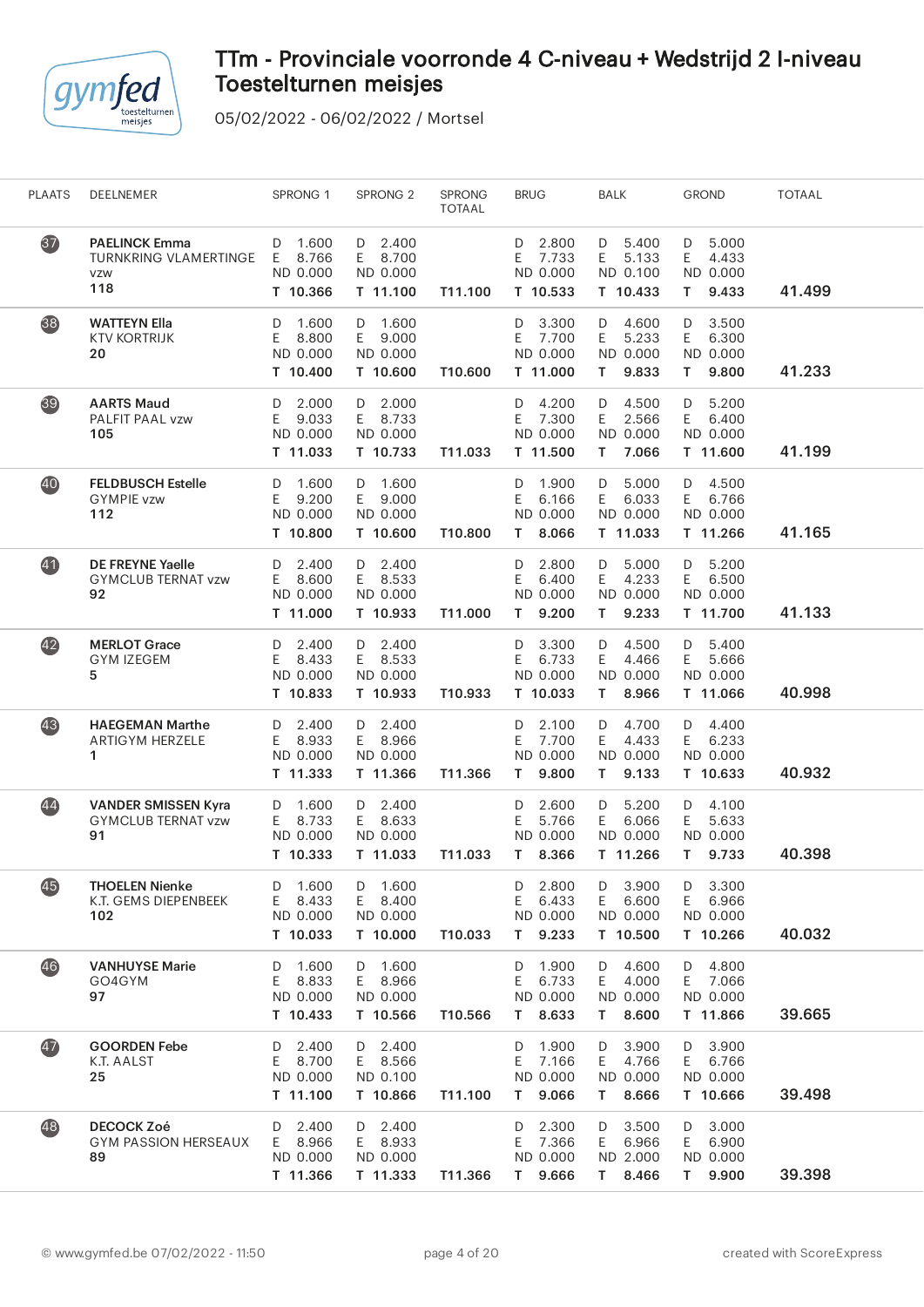

| <b>PLAATS</b>   | DEELNEMER                                                            | SPRONG 1                                             | SPRONG <sub>2</sub>                                         | SPRONG<br><b>TOTAAL</b> | <b>BRUG</b>                                          | <b>BALK</b>                                          | <b>GROND</b>                                        | <b>TOTAAL</b> |
|-----------------|----------------------------------------------------------------------|------------------------------------------------------|-------------------------------------------------------------|-------------------------|------------------------------------------------------|------------------------------------------------------|-----------------------------------------------------|---------------|
| 49              | <b>VAN CANEGHEM Lore</b><br>O.T.V. NAZARETH vzw<br>30                | D 1.600<br>E.<br>9.033<br>ND 0.000<br>T 10.633       | D 1.600<br>E 8.766<br>ND 0.000<br>T 10.366                  | T10.633                 | 2.600<br>D<br>6.833<br>E.<br>ND 0.000<br>9.433<br>T. | D 4.600<br>E<br>4.500<br>ND 0.000<br>9.100<br>T.     | 4.000<br>D<br>E<br>6.200<br>ND 0.000<br>T 10.200    | 39.366        |
| 50              | <b>VUNCK Axelle</b><br><b>TURNKRING</b><br>GERAARDSBERGEN<br>10      | 1.600<br>D<br>8.766<br>E.<br>ND 0.000<br>T 10.366    | $D = 2.000$<br>E 8.533<br>ND 0.000<br>T 10.533              | T10.533                 | 2.600<br>D<br>7.033<br>Ε<br>ND 0.000<br>9.633<br>T.  | D<br>4.200<br>E<br>3.333<br>ND 0.000<br>7.533<br>T.  | 4.800<br>D<br>E.<br>6.833<br>ND 0.000<br>T 11.633   | 39.332        |
| 51              | <b>DUQUESNES Manon</b><br><b>GYM PASSION HERSEAUX</b><br>90          | 1.600<br>D<br>8.466<br>E.<br>ND 1.000<br>9.066<br>T. | D 1.600<br>E 8.666<br>ND 0.000<br>T 10.266                  | T10.266                 | 2.100<br>D<br>6.566<br>Ε<br>ND 0.000<br>T 8.666      | D 3.500<br>6.966<br>E<br>ND 0.000<br>T 10.466        | 2.800<br>D<br>7.133<br>E<br>ND 0.000<br>T 9.933     | 39.331        |
| $\overline{52}$ | <b>TYTGAT Myra</b><br><b>TURNCLUB JONG</b><br><b>MOORSELE</b><br>17  | 1.600<br>D<br>E.<br>8.900<br>ND 0.000<br>T 10.500    | $D$ 2.400<br>E 8.900<br>ND 0.000<br>T 11.300                | T11.300                 | 2.300<br>D<br>E<br>6.866<br>ND 0.000<br>9.166<br>T.  | 4.100<br>D<br>E.<br>3.766<br>ND 0.000<br>T 7.866     | 4.100<br>D<br>E.<br>6.366<br>ND 0.000<br>T 10.466   | 38.798        |
| 53              | <b>DIERICK Emma</b><br>DE SALTO'S INGELMUNSTER E<br>22               | D 1.600<br>9.133<br>ND 0.000<br>T 10.733             | D 1.600<br>E 9.333<br>ND 0.000<br>T 10.933                  | T10.933                 | 1.900<br>D<br>E<br>6.400<br>ND 0.000<br>8.300<br>T.  | D<br>3.100<br>5.433<br>E<br>ND 0.000<br>8.533<br>T.  | 3.700<br>D<br>E 7.166<br>ND 0.000<br>T 10.866       | 38.632        |
| $54$            | <b>MARTENS Lies</b><br>GYM 90 BERINGEN<br>85                         | 1.600<br>D<br>8.066<br>E.<br>ND 0.000<br>9.666<br>T. | $D$ 0.000<br>0.000<br>E.<br>ND 0.000<br>0.000<br>T.         | T 9.666                 | 2.800<br>D<br>7.133<br>E<br>ND 0.000<br>9.933<br>T.  | 5.000<br>D<br>E<br>5.100<br>ND 0.000<br>T 10.100     | 3.100<br>D<br>5.666<br>E<br>ND 0.000<br>8.766<br>T. | 38.465        |
| 65              | <b>HEIRWEGH JULIEN</b><br>K.T. RUST ROEST ST-<br>NIKLAAS-TEMSE<br>38 | D<br>1.600<br>E<br>8.066<br>ND 0.000<br>9.666<br>T.  | D 1.600<br>E.<br>8.666<br>ND 0.000<br>T 10.266              | T10.266                 | 2.400<br>D<br>6.000<br>Ε<br>ND 0.000<br>T 8.400      | D 4.700<br>E.<br>4.433<br>ND 0.000<br>9.133<br>T.    | 3.900<br>D<br>E<br>6.666<br>ND 0.000<br>T 10.566    | 38.365        |
| 56              | <b>SERCU Arnel</b><br>GYMCLUB FLINK & FRIS vzw E<br>ROESELARE<br>3   | 1.600<br>D<br>8.600<br>ND 0.000<br>T 10.200          | D 1.600<br>E 8.600<br>ND 0.000<br>T 10.200                  | T10.200                 | 2.100<br>D<br>Ε<br>5.433<br>ND 0.000<br>T 7.533      | 5.000<br>D<br>5.033<br>E.<br>ND 0.000<br>T 10.033    | 4.500<br>D<br>E<br>5.900<br>ND 0.000<br>T 10.400    | 38.166        |
| 67              | <b>VERMEULEN Mirthe</b><br>O.T.V. NAZARETH vzw<br>28                 | 1.600<br>D<br>9.033<br>E<br>ND 0.000<br>T 10.633     | $\mathsf D$<br>1.600<br>8.900<br>E.<br>ND 0.000<br>T 10.500 | T10.633                 | 1.900<br>D<br>Ε<br>6.966<br>ND 0.000<br>8.866<br>T.  | 3.500<br>D<br>Ε<br>3.400<br>ND 0.000<br>6.900<br>T.  | 4.800<br>D<br>Ε<br>7.000<br>ND 0.100<br>T 11.700    | 38.099        |
| 58              | <b>DREES AMEIKE</b><br><b>GYMX HECHTEL-EKSEL</b><br>119              | 2.600<br>D<br>9.000<br>E.<br>ND 0.000<br>T 11.600    | 2.600<br>D<br>9.033<br>E.<br>ND 0.000<br>T 11.633           | T11.633                 | 2.200<br>D<br>6.600<br>Ε<br>ND 2.000<br>6.800<br>T.  | 5.400<br>D<br>E<br>3.166<br>ND 0.000<br>8.566<br>T.  | 5.200<br>D<br>5.933<br>E.<br>ND 0.300<br>T 10.833   | 37.832        |
| 59              | <b>BAYSA Soraya</b><br>K.K.M.T. MECHELEN<br>31                       | 1.600<br>D<br>8.933<br>E.<br>ND 0.000<br>T 10.533    | D 1.600<br>E 9.100<br>ND 0.000<br>T 10.700                  | T10.700                 | 3.500<br>D<br>6.333<br>E<br>ND 0.000<br>9.833<br>T.  | D<br>3.800<br>2.833<br>E.<br>ND 0.000<br>6.633<br>T. | 3.600<br>D<br>E.<br>6.900<br>ND 0.000<br>T 10.500   | 37.666        |
| 60              | <b>MOREEL Elle</b><br><b>ART GYM 2000</b><br>27                      | 2.000<br>D<br>E.<br>8.466<br>ND 0.000<br>T 10.466    | 2.000<br>D<br>E.<br>8.700<br>ND 0.100<br>T 10.600           | T10.600                 | 2.100<br>D<br>E<br>6.433<br>ND 0.000<br>T 8.533      | 4.700<br>D<br>E<br>3.133<br>ND 0.000<br>T 7.833      | 3.700<br>D<br>Ε<br>6.366<br>ND 0.000<br>T 10.066    | 37.032        |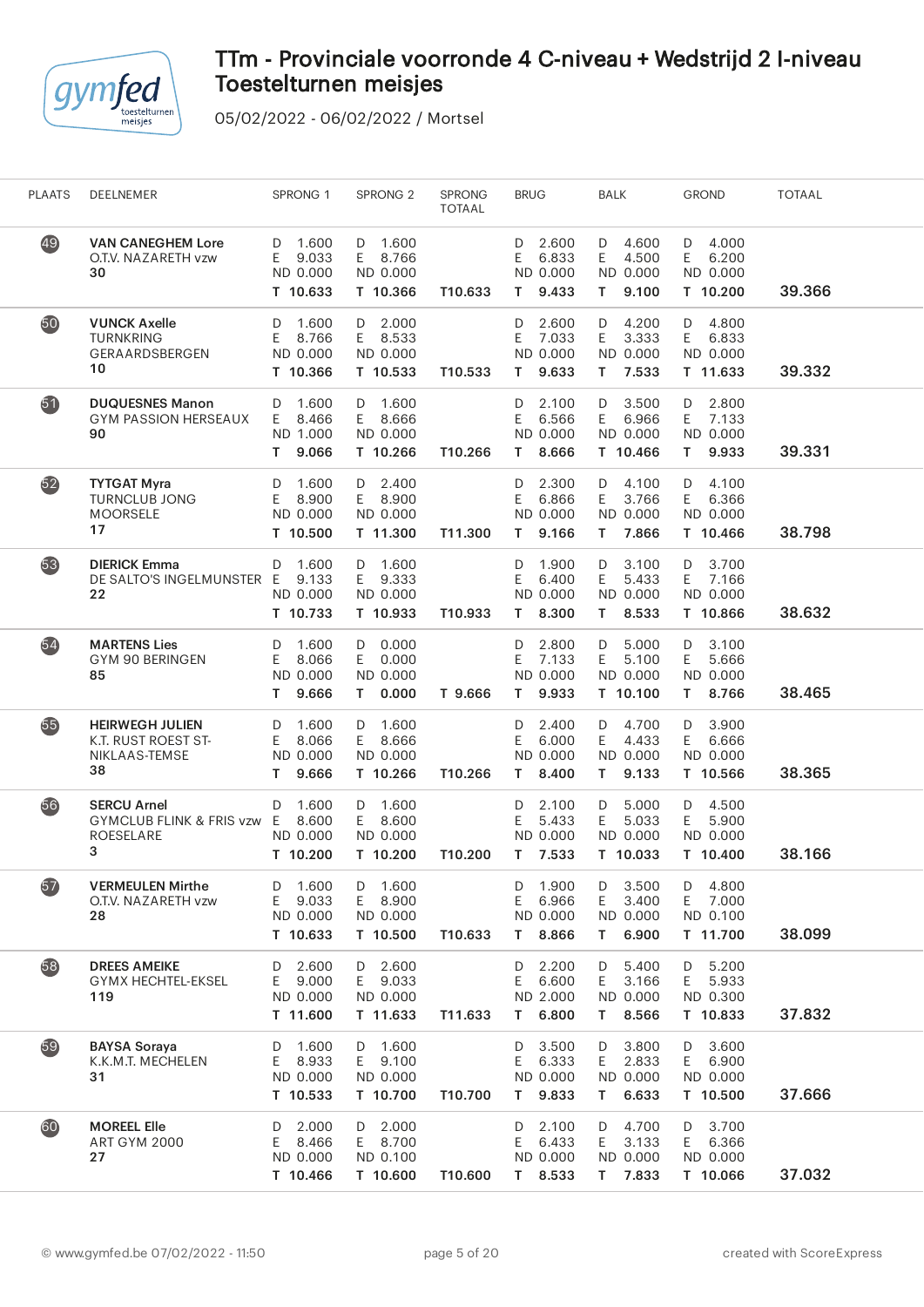

| <b>PLAATS</b> | <b>DEELNEMER</b>                                                            | <b>SPRONG 1</b>                                   | SPRONG <sub>2</sub>                               | <b>SPRONG</b><br><b>TOTAAL</b> | <b>BRUG</b>                                          | <b>BALK</b>                                          | <b>GROND</b>                                        | <b>TOTAAL</b> |
|---------------|-----------------------------------------------------------------------------|---------------------------------------------------|---------------------------------------------------|--------------------------------|------------------------------------------------------|------------------------------------------------------|-----------------------------------------------------|---------------|
| 61            | <b>VAN DOOREN Noémy</b><br>THE SKY IS THE LIMIT vzw<br>19                   | 1.600<br>D<br>8.466<br>E.<br>ND 0.000<br>T 10.066 | 1.600<br>D<br>8.500<br>E.<br>ND 0.000<br>T 10.100 | T10.100                        | 1.700<br>D.<br>E<br>6.233<br>ND 2.000<br>5.933<br>Τ. | 4.400<br>D<br>4.266<br>E.<br>ND 0.000<br>8.666<br>Τ. | D<br>5.000<br>Ε<br>6.300<br>ND 0.000<br>T 11.300    | 35.999        |
| 62)           | <b>AERTS Maya</b><br>GYM 90 BERINGEN<br>86                                  | 2.400<br>D<br>8.666<br>E.<br>ND 0.000<br>T 11.066 | 2.400<br>D<br>8.666<br>E.<br>ND 0.000<br>T 11.066 | T11.066                        | 2.200<br>D<br>5.033<br>E<br>ND 2.000<br>5.233<br>Τ.  | 4.800<br>D<br>3.866<br>E.<br>ND 0.000<br>8.666<br>Τ. | 4.500<br>D<br>Ε<br>5.800<br>ND 0.000<br>T 10.300    | 35.265        |
| 63            | <b>PEIRSMAN JARA</b><br><b>K.T. RUST ROEST ST-</b><br>NIKLAAS-TEMSE<br>37   | 1.600<br>D<br>E.<br>8.400<br>ND 0.000<br>T 10.000 | 1.600<br>D<br>8.666<br>E.<br>ND 0.000<br>T 10.266 | T10.266                        | 2.400<br>D<br>E<br>5.166<br>ND 2.000<br>5.566<br>Τ.  | 3.900<br>D<br>3.800<br>E<br>ND 0.000<br>7.700<br>Τ.  | 3.800<br>D<br>Ε<br>5.833<br>ND 0.000<br>Τ.<br>9.633 | 33.165        |
| 64            | <b>VANDEVERRE Emma</b><br>DE SALTO'S INGELMUNSTER<br>23                     | 1.600<br>D<br>8.733<br>E.<br>ND 0.000<br>T 10.333 | 1.600<br>D<br>8.666<br>E.<br>ND 0.000<br>T 10.266 | T10.333                        | 1.300<br>D<br>E<br>4.233<br>ND 4.000<br>1.533<br>Т.  | 3.100<br>D<br>7.333<br>E.<br>ND 0.000<br>T 10.433    | 4.600<br>D<br>6.100<br>E<br>ND 0.000<br>T 10.700    | 32.999        |
| 65            | <b>RUELENS Estée</b><br><b>OEFENING GEEFT KRACHT</b><br><b>DUFFEL</b><br>16 | 1.600<br>D<br>8.800<br>E.<br>ND 0.000<br>T 10.400 | 1.600<br>D<br>8.733<br>E.<br>ND 0.000<br>T 10.333 | T10.400                        | 2.600<br>D<br>E<br>2.066<br>ND 0.000<br>4.666        | 3.000<br>D<br>5.633<br>E.<br>ND 2.000<br>6.633<br>T. | 3.700<br>D<br>E<br>6.933<br>ND 0.000<br>T 10.633    | 32.332        |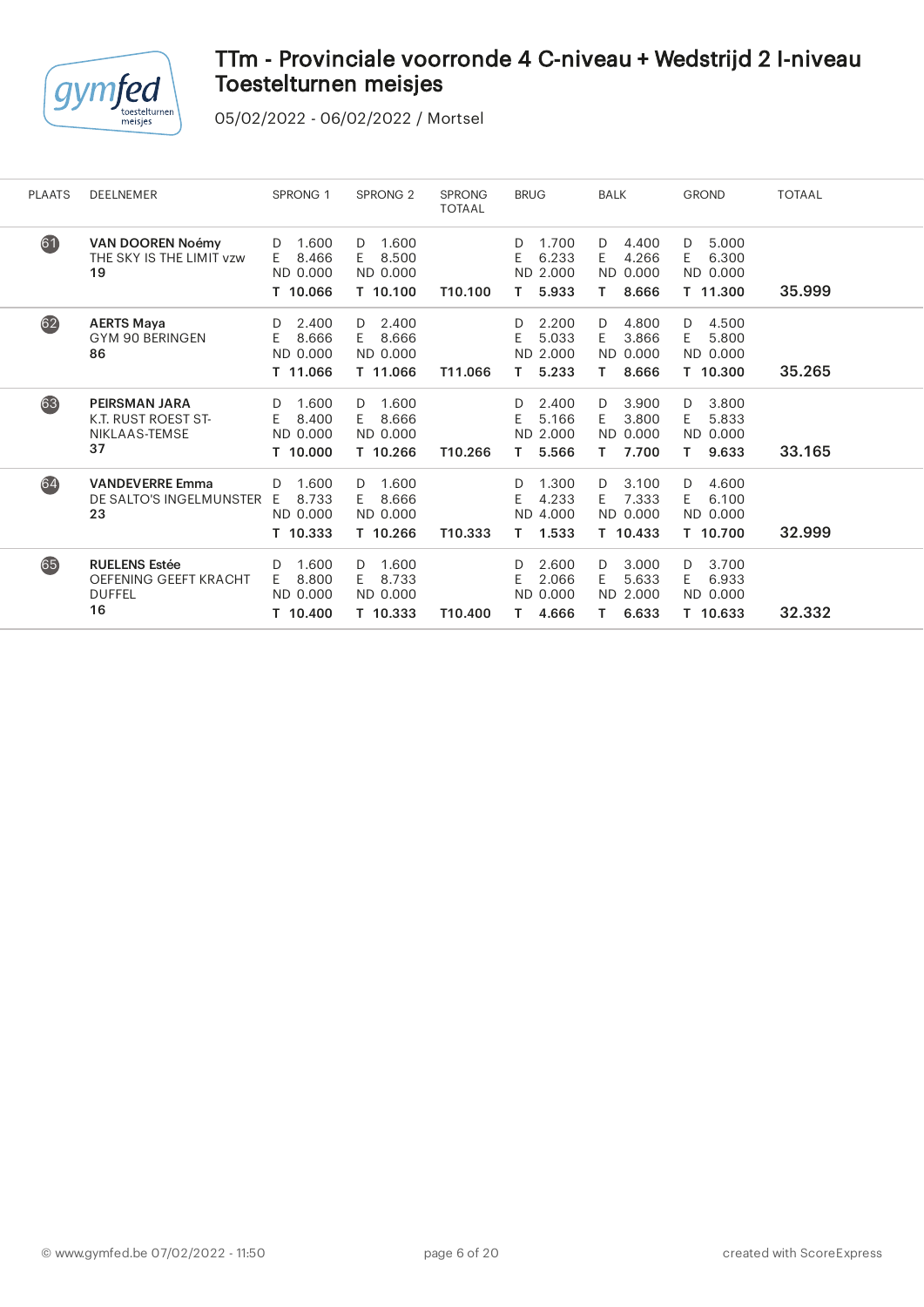

05/02/2022 - 06/02/2022 / Mortsel

C - 15 JAAR - ALLROUND

| <b>PLAATS</b>                           | DEELNEMER                                                                    | SPRONG 1                                          | SPRONG <sub>2</sub>                               | SPRONG<br><b>TOTAAL</b> | <b>BRUG</b>                                         | <b>BALK</b>                                       | <b>GROND</b>                                      | TOTAAL |
|-----------------------------------------|------------------------------------------------------------------------------|---------------------------------------------------|---------------------------------------------------|-------------------------|-----------------------------------------------------|---------------------------------------------------|---------------------------------------------------|--------|
| $\bullet$                               | <b>OOSTERLINCK Liene</b><br>I.V. DANS & GYM vzw<br>195                       | 2.400<br>D<br>9.066<br>E<br>ND 0.000<br>T 11.466  | $D$ 2.400<br>E.<br>9.033<br>ND 0.000<br>T 11.433  | T11.466                 | 3.900<br>D<br>5.633<br>E<br>ND 0.000<br>9.533<br>T. | 6.000<br>D<br>6.800<br>E<br>ND 0.000<br>T 12.800  | 6.000<br>D<br>7.233<br>E<br>ND 0.000<br>T 13.233  | 47.032 |
| $\left( 2\right)$                       | <b>GILIS Louise</b><br><b>BLIJF JONG vzw</b><br>239                          | 2.600<br>D<br>Ε<br>8.966<br>ND 0.000<br>T 11.566  | 2.600<br>D<br>E.<br>9.033<br>ND 0.000<br>T 11.633 | T11.633                 | 4.200<br>D<br>Ε<br>7.166<br>ND 0.000<br>T 11.366    | 5.200<br>D<br>E.<br>7.133<br>ND 0.000<br>T 12.333 | 5.100<br>D<br>Ε<br>5.966<br>ND 0.000<br>T 11.066  | 46.398 |
| $\left( 3 \right)$                      | <b>DELEU Faye</b><br>GYMCLUB FLINK & FRIS vzw E<br>ROESELARE<br>236          | 2.400<br>D<br>8.866<br>ND 0.000<br>T 11.266       | $D$ 2.600<br>8.500<br>E.<br>ND 0.000<br>T 11.100  | T11.266                 | 5.200<br>D<br>3.500<br>Ε<br>ND 0.000<br>8.700<br>T. | 5.400<br>D<br>6.900<br>E.<br>ND 0.000<br>T 12.300 | 6.400<br>D<br>7.066<br>E<br>ND 0.000<br>T 13.466  | 45.732 |
| $\left( 4\right)$                       | <b>AECK Kyara</b><br><b>TURNKRING VLAMERTINGE</b><br><b>VZW</b><br>248       | 2.600<br>D<br>E<br>9.033<br>ND 0.000<br>T 11.633  | 2.600<br>D<br>E<br>8.433<br>ND 0.000<br>T 11.033  | T11.633                 | 2.400<br>D<br>Ε<br>5.666<br>ND 0.000<br>8.066<br>T. | 6.200<br>D<br>E.<br>5.833<br>ND 0.000<br>T 12.033 | 5.600<br>D<br>E<br>8.000<br>ND 0.000<br>T 13.600  | 45.332 |
| $\left(5\right)$                        | <b>MAES Amika</b><br>O.T.V. NAZARETH vzw<br>189                              | 2.400<br>D<br>8.900<br>E<br>ND 0.000<br>T 11.300  | 2.400<br>D<br>E 8.766<br>ND 0.000<br>T 11.166     | T11.300                 | 3.500<br>D<br>5.800<br>Ε<br>ND 0.000<br>9.300<br>Τ  | 4.300<br>D<br>7.833<br>E<br>ND 0.000<br>T 12.133  | 4.400<br>D<br>7.833<br>E<br>ND 0.000<br>T 12.233  | 44.966 |
| (6)                                     | <b>PEETERS Floor</b><br><b>GYM WESTERLO</b><br>251                           | 2.400<br>D<br>Е<br>8.666<br>ND 0.000<br>T 11.066  | $D$ 2.400<br>E 8.933<br>ND 0.000<br>T 11.333      | T11.333                 | 3.100<br>D<br>Ε<br>5.900<br>ND 0.000<br>9.000<br>T. | 4.400<br>D<br>6.400<br>E.<br>ND 0.000<br>T 10.800 | 5.400<br>D<br>7.833<br>E<br>ND 0.000<br>T 13.233  | 44.366 |
| $\bullet$                               | <b>VERSTREEPEN Annelien</b><br><b>GYM WESTERLO</b><br>249                    | 2.400<br>D<br>8.600<br>E<br>ND 0.000<br>T 11.000  | $D$ 2.400<br>8.633<br>E.<br>ND 0.000<br>T 11.033  | T11.033                 | 2.400<br>D<br>6.166<br>Ε<br>ND 0.000<br>8.566<br>T. | 5.800<br>D<br>6.333<br>E.<br>ND 0.000<br>T 12.133 | 5.000<br>D<br>7.566<br>E<br>ND 0.000<br>T 12.566  | 44.298 |
| $\begin{array}{c} \hline 8 \end{array}$ | <b>REYBROUCK Ninke</b><br>KON. TURNKRING RUST-<br><b>ROEST BRUGGE</b><br>185 | 1.600<br>D<br>Е<br>8.533<br>ND 0.000<br>T 10.133  | 1.600<br>D<br>E<br>8.933<br>ND 0.000<br>T 10.533  | T10.533                 | 3.300<br>D<br>E<br>5.466<br>ND 0.000<br>8.766<br>T. | 5.500<br>D<br>E<br>7.366<br>ND 0.000<br>T 12.866  | 5.400<br>D<br>E<br>6.500<br>ND 0.000<br>T 11.900  | 44.065 |
| $\left( 9\right)$                       | <b>BREYNE Mirte</b><br><b>GYMCLUB TERNAT vzw</b><br>188                      | 2.400<br>D<br>8.500<br>Ε<br>ND 0.000<br>T 10.900  | 2.400<br>D<br>8.700<br>E.<br>ND 0.000<br>T 11.100 | T11.100                 | 3.500<br>D<br>E<br>6.566<br>ND 0.000<br>T 10.066    | 4.600<br>D<br>E.<br>7.166<br>ND 0.000<br>T 11.766 | D<br>4.300<br>E.<br>6.633<br>ND 0.000<br>T 10.933 | 43.865 |
| 10                                      | <b>AKKOUCHI Aliyah</b><br><b>TURNKRING VLAMERTINGE</b><br>VZW<br>246         | 2.600<br>D<br>8.700<br>E.<br>ND 0.000<br>T 11.300 | 2.600<br>D<br>E 8.533<br>ND 0.000<br>T 11.133     | T11.300                 | 3.100<br>D<br>5.333<br>Ε<br>ND 0.000<br>8.433<br>T. | 4.800<br>D<br>6.633<br>E.<br>ND 0.000<br>T 11.433 | 6.000<br>D<br>6.266<br>E<br>ND 0.000<br>T 12.266  | 43.432 |
| $\mathbf{1}$                            | <b>MEURET Lune</b><br>I.V. DANS & GYM vzw<br>194                             | 2.400<br>D<br>8.633<br>Ε<br>ND 0.000<br>T 11.033  | D 2.400<br>E 8.500<br>ND 0.000<br>T 10.900        | T11.033                 | 3.100<br>D<br>4.733<br>Ε<br>ND 0.000<br>7.833<br>T. | 4.900<br>D<br>7.400<br>E.<br>ND 0.000<br>T 12.300 | 5.400<br>D<br>6.500<br>E.<br>ND 0.000<br>T 11.900 | 43.066 |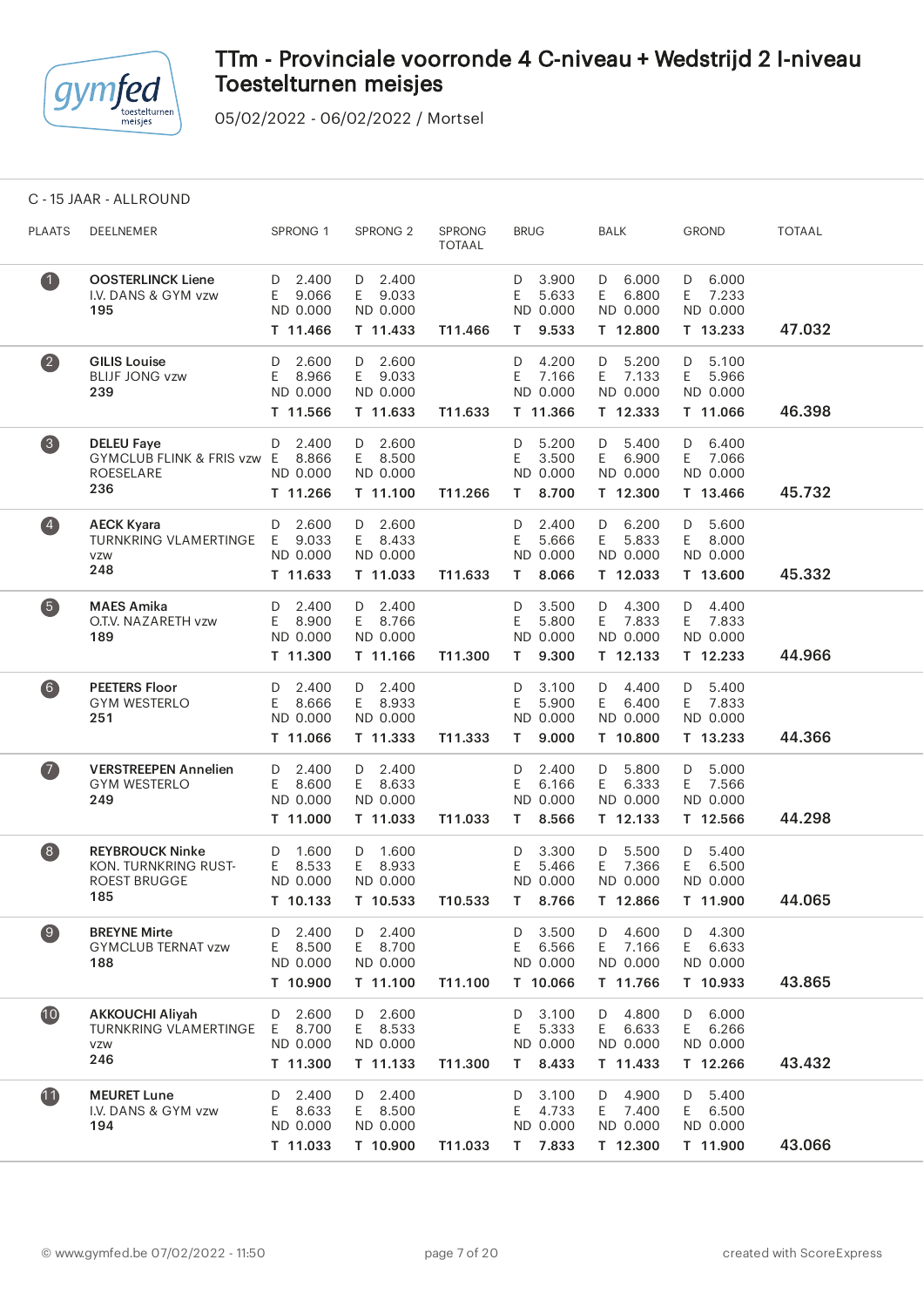

| <b>PLAATS</b>     | DEELNEMER                                                                | SPRONG 1                                          | SPRONG <sub>2</sub>                           | SPRONG<br><b>TOTAAL</b> | <b>BRUG</b>                                          | <b>BALK</b>                                          | <b>GROND</b>                                      | <b>TOTAAL</b> |  |
|-------------------|--------------------------------------------------------------------------|---------------------------------------------------|-----------------------------------------------|-------------------------|------------------------------------------------------|------------------------------------------------------|---------------------------------------------------|---------------|--|
| $\mathbf{12}$     | <b>DERYCKE Louise</b><br>VASTE VUIST LAUWE<br>237                        | 1.600<br>D<br>8.733<br>E.<br>ND 0.000<br>T 10.333 | D 1.600<br>E 9.066<br>ND 0.000<br>T 10.666    | T10.666                 | 2.900<br>D<br>E<br>6.933<br>ND 2.000<br>7.833<br>T.  | 5.000<br>D<br>E<br>7.266<br>ND 0.000<br>T 12.266     | 4.800<br>D<br>E<br>6.700<br>ND 0.000<br>T 11.500  | 42.265        |  |
| 13                | <b>VANOVERSCHELDE Laure</b><br>VASTE VUIST LAUWE<br>238                  | 1.600<br>D<br>E<br>9.066<br>ND 0.000<br>T 10.666  | D 1.600<br>E 8.900<br>ND 0.000<br>T 10.500    | T10.666                 | 3.100<br>D<br>E<br>6.000<br>ND 0.000<br>T.<br>9.100  | 5.200<br>D<br>E.<br>6.366<br>ND 0.000<br>T 11.566    | 4.600<br>D<br>E<br>6.200<br>ND 0.000<br>T 10.800  | 42.132        |  |
| $\overline{14}$   | <b>TOMBEUX Nina</b><br>I.V. DANS & GYM vzw<br>193                        | 2.400<br>D<br>8.466<br>E.<br>ND 0.000<br>T 10.866 | D 2.400<br>E 8.700<br>ND 0.000<br>T 11.100    | T11.100                 | 3.100<br>D<br>Ε<br>6.033<br>ND 0.000<br>9.133<br>T.  | D 4.900<br>E.<br>5.866<br>ND 0.000<br>T 10.766       | 4.800<br>D<br>E<br>6.066<br>ND 0.000<br>T 10.866  | 41.865        |  |
| $\overline{15}$   | <b>NAGELS Eryn</b><br>THE SKY IS THE LIMIT vzw<br>244                    | 2.400<br>D<br>8.433<br>E.<br>ND 0.000<br>T 10.833 | D 2.400<br>E 9.100<br>ND 0.000<br>T 11.500    | T11.500                 | 2.800<br>D<br>4.866<br>Ε<br>ND 0.000<br>7.666<br>т   | 5.600<br>D<br>4.933<br>E.<br>ND 0.000<br>T 10.533    | 5.600<br>D<br>E<br>6.266<br>ND 0.000<br>T 11.866  | 41.565        |  |
| 16                | <b>CARON Eléanore</b><br><b>GYM PASSION HERSEAUX</b><br>252              | 2.400<br>D<br>8.533<br>E.<br>ND 0.000<br>T 10.933 | $D$ 2.400<br>E 8.766<br>ND 0.000<br>T 11.166  | T11.166                 | 2.400<br>D<br>E<br>5.700<br>ND 0.000<br>8.100<br>T.  | 4.400<br>D<br>E<br>7.533<br>ND 0.000<br>T 11.933     | 4.200<br>D<br>5.933<br>E.<br>ND 0.000<br>T 10.133 | 41.332        |  |
| $\bf \Phi$        | <b>HOLVOET Paulien</b><br>GYMCLUB FLINK & FRIS vzw E<br>ROESELARE<br>234 | $D$ 2.400<br>8.500<br>ND 0.000<br>T 10.900        | D 2.400<br>E 8.533<br>ND 0.000<br>T 10.933    | T10.933                 | 2.100<br>D<br>E.<br>4.466<br>ND 0.000<br>6.566<br>T. | 5.400<br>D<br>E.<br>6.600<br>ND 0.000<br>T 12.000    | 4.200<br>D<br>E<br>6.500<br>ND 0.000<br>T 10.700  | 40.199        |  |
| $\overline{1}$    | <b>VAN SYNGHEL Tayina</b><br><b>ART GYM 2000</b><br>179                  | 2.000<br>D<br>8.933<br>E.<br>ND 0.000<br>T 10.933 | D 2.400<br>E 8.333<br>ND 0.000<br>T 10.733    | T10.933                 | 2.400<br>D<br>6.233<br>E.<br>ND 0.000<br>T.<br>8.633 | D<br>5.400<br>E.<br>3.633<br>ND 0.000<br>T.<br>9.033 | 4.500<br>D<br>7.100<br>E.<br>ND 0.000<br>T 11.600 | 40.199        |  |
| $\overline{19}$   | <b>QUARTIER Maud</b><br>YZERVAST HEESTERT<br>245                         | 2.400<br>D<br>8.133<br>E.<br>ND 0.000<br>T 10.533 | D 2.400<br>E 8.433<br>ND 0.000<br>T 10.833    | T10.833                 | 3.500<br>D<br>Ε<br>5.266<br>ND 0.000<br>8.766<br>T.  | 5.000<br>D<br>4.366<br>E.<br>ND 0.000<br>9.366<br>T. | 4.800<br>D<br>6.400<br>E<br>ND 0.000<br>T 11.200  | 40.165        |  |
| 20                | <b>EMMERECHTS Joey</b><br>K.K.M.T. MECHELEN<br>240                       | 1.600<br>D<br>9.500<br>E.<br>ND 0.000<br>T 11.100 | 1.600<br>D<br>E 9.633<br>ND 0.000<br>T 11.233 | T11.233                 | 3.500<br>D<br>E.<br>5.400<br>ND 0.000<br>8.900<br>T. | 5.000<br>D<br>E<br>4.133<br>ND 0.000<br>9.133<br>T.  | 4.800<br>D<br>E<br>6.000<br>ND 0.000<br>T 10.800  | 40.066        |  |
| $\boldsymbol{21}$ | <b>LAEVEREN Kato</b><br>PALFIT PAAL vzw<br>175                           | 2.000<br>D<br>E<br>8.933<br>ND 0.000<br>T 10.933  | D 2.400<br>E 8.600<br>ND 0.000<br>T 11.000    | T11.000                 | 3.300<br>D<br>E<br>5.366<br>ND 0.000<br>8.666<br>T.  | 5.100<br>D<br>E.<br>4.233<br>ND 0.000<br>9.333<br>T. | 5.200<br>D<br>E<br>5.466<br>ND 0.000<br>T 10.666  | 39.665        |  |
| $\overline{22}$   | <b>VERLEDENS Loona</b><br><b>GYM IZEGEM</b><br>191                       | 2.600<br>D<br>E<br>7.500<br>ND 0.000<br>T 10.100  | D 2.400<br>E 8.366<br>ND 0.000<br>T 10.766    | T10.766                 | 3.300<br>D<br>E.<br>6.700<br>ND 0.000<br>T 10.000    | D<br>5.200<br>E.<br>3.633<br>ND 0.000<br>8.833<br>T. | 5.100<br>D<br>E.<br>4.833<br>ND 0.000<br>T 9.933  | 39.532        |  |
| (23)              | <b>COUSSEMENT Febe</b><br>SIRENE MIDDELKERKE<br>253                      | 3.200<br>D<br>8.600<br>E.<br>ND 0.000<br>T 11.800 | D 3.200<br>E 7.733<br>ND 0.000<br>T 10.933    | T11.800                 | 2.900<br>D<br>E.<br>5.633<br>ND 2.000<br>6.533<br>T. | 3.700<br>D<br>5.633<br>E.<br>ND 0.000<br>T 9.333     | 5.000<br>D<br>E<br>6.833<br>ND 0.000<br>T 11.833  | 39.499        |  |
|                   |                                                                          |                                                   |                                               |                         |                                                      |                                                      |                                                   |               |  |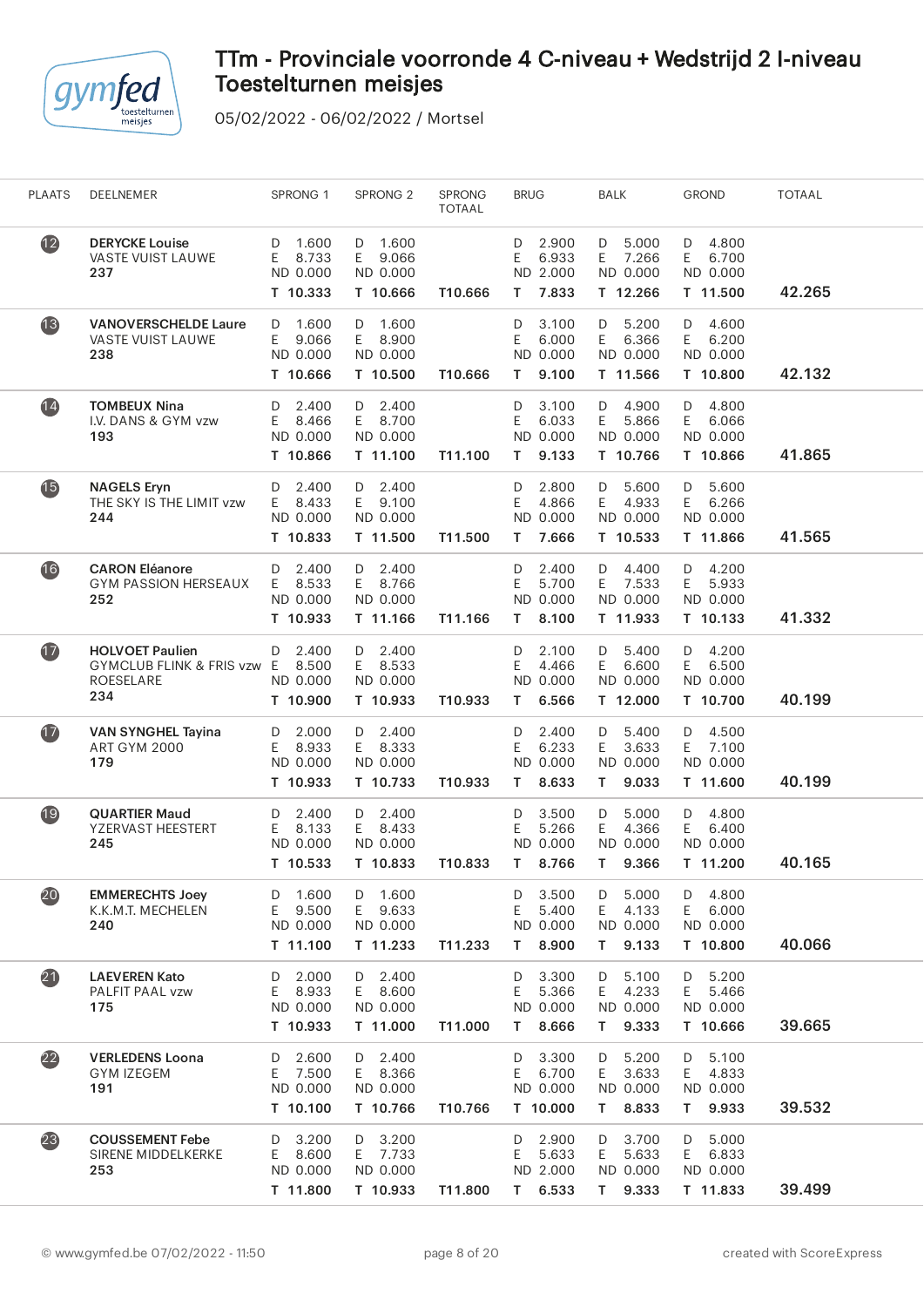

| $\overline{24}$<br><b>DECROOS JILKE</b><br>2.400<br>D 2.400<br>2.400<br>4.800<br>4.300<br>D<br>D<br>D<br>D<br>5.800<br>E.<br><b>TURNKRING VLAMERTINGE</b><br>E.<br>8.466<br>E 8.733<br>E<br>3.766<br>E<br>7.100<br>ND 0.000<br>ND 0.000<br>ND 0.000<br>ND 0.000<br>ND 0.000<br>VZW<br>247<br>39.299<br>T 10.866<br>T 11.133<br>8.200<br>8.566<br>T 11.400<br>T11.133<br>Τ<br>T.<br>25<br><b>DEGRIECK Laure</b><br>1.600<br>D 1.600<br>2.400<br>3.800<br>3.900<br>D<br>D<br>D<br>D<br>8.533<br>Ε<br>6.033<br>E.<br>5.400<br>GO4GYM<br>E.<br>E 8.966<br>E.<br>7.150<br>ND 0.000<br>ND 0.000<br>ND 0.000<br>ND 0.000<br>177<br>ND 0.000<br>9.200<br>39.249<br>T 10.133<br>T 10.566<br>T10.566<br>8.433<br>T 11.050<br>т<br>T.<br>$\overline{26}$<br>2.400<br><b>VAN DROOGENBROECK</b><br>D 2.400<br>2.400<br>D<br>3.000<br>4.100<br>D<br>D<br>D<br>8.833<br>E 8.600<br>E<br>6.166<br>Ε<br>5.666<br>E<br>5.933<br>Lenne<br>Ε<br>K.T. AALST<br>ND 0.000<br>ND 0.000<br>ND 0.000<br>ND 0.000<br>ND 0.000<br>182<br>38.498<br>T 11.233<br>T 11.000<br>T11.233<br>8.066<br>9.166<br>T 10.033<br>т<br>T.<br>(27)<br><b>CLAES</b> Lena<br>2.400<br>D 2.000<br>2.800<br>5.000<br>5.600<br>D<br>D<br>D<br>D<br>8.233<br>E 8.300<br>5.533<br>4.333<br>PALFIT PAAL vzw<br>E<br>Ε<br>E.<br>E<br>4.066<br>ND 0.000<br>ND 0.000<br>ND 0.100<br>174<br>ND 0.000<br>ND 0.000<br>37.865<br>T 10.633<br>T 10.300<br>8.333<br>9.233<br>9.666<br>T10.633<br>т<br>T.<br>T.<br>$\overline{28}$<br><b>LYSSENS Anouk</b><br>2.400<br>$D$ 2.400<br>2.200<br>5.000<br>4.300<br>D<br>D<br>D<br>D<br>E<br>8.800<br>E 8.566<br>Ε<br>4.900<br>E<br><b>NUT EN VERMAAK vzw</b><br>E.<br>5.700<br>6.300<br><b>BUGGENHOUT</b><br>ND 0.000<br>ND 0.000<br>ND 2.000<br>ND 0.000<br>ND 0.000<br>183<br>9.900<br>37.600<br>T 11.200<br>T 10.966<br>T11.200<br>5.900<br>T 10.600<br>т<br>T.<br>29<br><b>VAN BRAECKEVELT Lita</b><br>1.600<br>D 1.600<br>2.600<br>4.500<br>2.800<br>D<br>D<br>D<br>D<br>8.333<br>Ε<br>E.<br>3.933<br>7.300<br><b>TURNCLUB VARSENARE</b><br>E<br>E 8.433<br>4.066<br>E.<br>ND 0.000<br>ND 0.000<br>ND 0.000<br>ND 0.000<br>190<br>ND 0.000<br>35.232<br>9.933<br>T 10.033<br>T10.033<br>6.666<br>8.433<br>T 10.100<br>т<br>т<br>T.<br>30<br><b>DESPIEGELAERE GOELE</b><br>2.400<br>D 2.400<br>2.800<br>D<br>3.400<br>4.000<br>D<br>D<br>D<br>5.166<br><b>GYMCLUB TERNAT vzw</b><br>8.033<br>E 7.866<br>Ε<br>4.300<br>E.<br>Ε<br>4.466<br>Ε<br>ND 0.000<br>ND 0.000<br>ND 0.000<br>ND 0.000<br>ND 0.000<br>186<br>34.565<br>T 10.433<br>T 10.266<br>T10.433<br>7.100<br>8.566<br>8.466<br>т<br>T.<br>T.<br>31<br><b>GOOSENS Fleur</b><br>2.000<br>D 2.000<br>3.300<br>4.800<br>4.800<br>D<br>D<br>D<br>D<br>1.900<br>GYMNASTICA vzw OUD-<br>7.933<br>E 8.333<br>2.566<br>E.<br>E<br>5.633<br>E.<br>E<br><b>TURNHOUT</b><br>ND 0.000<br>ND 0.000<br>ND 0.000<br>ND 0.300<br>ND 0.000<br>241<br>33.032<br>9.933<br>T 10.333<br>T10.333<br>5.866<br>6.400<br>T 10.433<br>T.<br>T.<br>T.<br>32<br><b>MELIS Amber</b><br>2.000<br>2.000<br>2.600<br>3.500<br>D<br>D<br>D<br>2.700<br>D<br>D<br>8.033<br>7.433<br>Ε<br>0.933<br>E.<br>3.900<br>E<br>6.133<br>GYMNASTICA vzw OUD-<br>E.<br>E.<br>ND 0.000<br>ND 0.000<br><b>TURNHOUT</b><br>ND 0.000<br>ND 0.000<br>ND 0.000<br>242<br>7.400<br>29.799<br>T 10.033<br>T 9.433<br>T10.033<br>3.533<br>8.833<br>T.<br>T.<br>T.<br>33<br>D 1.600<br>4.300<br><b>DE CORTE AXANA</b><br>1.600<br>2.600<br>D<br>D<br>D<br>E<br>K.T. RUST ROEST ST-<br>E.<br>8.333<br>E 8.266<br>5.066<br>E.<br>6.800<br>ND 0.000<br>NIKLAAS-TEMSE<br>ND 0.000<br>ND 0.000<br>ND 0.000<br>192<br>9.933<br>T 9.866<br>7.666<br>28.699<br>T 11.100<br>T.<br>T 9.933<br><b>DNS</b><br>T.<br>$\overline{34}$<br>D 1.600<br>0.000<br>3.000<br><b>VIAENE Larissa</b><br>1.600<br>D<br>1.700<br>D<br>D<br>D<br>KON. TURNKRING RUST-<br>9.000<br>E 8.800<br>E<br>6.200<br>E.<br>0.000<br>6.400<br>E.<br>E.<br>ND 0.000<br>ND 0.000<br>ND 2.000<br>ND 0.000<br>ND 0.000<br><b>ROEST BRUGGE</b><br>184<br>25.900<br>T 10.600<br>T 10.400<br>5.900<br>0.000<br>T 9.400<br>T10.600<br>T.<br>T.<br>35)<br>4.100<br><b>KEYMEULEN Juna</b><br>1.600<br>D 1.600<br>1.500<br>D<br>2.800<br>D<br>D<br>D<br>2.600<br>8.233<br>E 8.266<br>1.733<br>6.866<br>SIRENE MIDDELKERKE<br>E<br>E.<br>E.<br>E.<br>254<br>ND 0.000<br>ND 0.000<br>ND 2.000<br>ND 2.100<br>ND 0.000<br>25.365<br>T 9.833<br>T 9.866<br>$T = 1.233$<br>3.300<br>T 10.966<br>T 9.866<br>T. | <b>PLAATS</b> | DEELNEMER | SPRONG <sub>1</sub> | SPRONG <sub>2</sub> | <b>SPRONG</b><br><b>TOTAAL</b> | <b>BRUG</b> | BALK | <b>GROND</b> | <b>TOTAAL</b> |  |
|------------------------------------------------------------------------------------------------------------------------------------------------------------------------------------------------------------------------------------------------------------------------------------------------------------------------------------------------------------------------------------------------------------------------------------------------------------------------------------------------------------------------------------------------------------------------------------------------------------------------------------------------------------------------------------------------------------------------------------------------------------------------------------------------------------------------------------------------------------------------------------------------------------------------------------------------------------------------------------------------------------------------------------------------------------------------------------------------------------------------------------------------------------------------------------------------------------------------------------------------------------------------------------------------------------------------------------------------------------------------------------------------------------------------------------------------------------------------------------------------------------------------------------------------------------------------------------------------------------------------------------------------------------------------------------------------------------------------------------------------------------------------------------------------------------------------------------------------------------------------------------------------------------------------------------------------------------------------------------------------------------------------------------------------------------------------------------------------------------------------------------------------------------------------------------------------------------------------------------------------------------------------------------------------------------------------------------------------------------------------------------------------------------------------------------------------------------------------------------------------------------------------------------------------------------------------------------------------------------------------------------------------------------------------------------------------------------------------------------------------------------------------------------------------------------------------------------------------------------------------------------------------------------------------------------------------------------------------------------------------------------------------------------------------------------------------------------------------------------------------------------------------------------------------------------------------------------------------------------------------------------------------------------------------------------------------------------------------------------------------------------------------------------------------------------------------------------------------------------------------------------------------------------------------------------------------------------------------------------------------------------------------------------------------------------------------------------------------------------------------------------------------------------------------------------------------------------------------------------------------------------------------------------------------------------------------------------------------------------------------------------------------------------------------------------------------------------------------------------------------------------------------------------------------------------------------------------------------------------------------------------------------------------------------------------------------------------------------------------------------------------------------------------------------------------------------|---------------|-----------|---------------------|---------------------|--------------------------------|-------------|------|--------------|---------------|--|
|                                                                                                                                                                                                                                                                                                                                                                                                                                                                                                                                                                                                                                                                                                                                                                                                                                                                                                                                                                                                                                                                                                                                                                                                                                                                                                                                                                                                                                                                                                                                                                                                                                                                                                                                                                                                                                                                                                                                                                                                                                                                                                                                                                                                                                                                                                                                                                                                                                                                                                                                                                                                                                                                                                                                                                                                                                                                                                                                                                                                                                                                                                                                                                                                                                                                                                                                                                                                                                                                                                                                                                                                                                                                                                                                                                                                                                                                                                                                                                                                                                                                                                                                                                                                                                                                                                                                                                                                                                                |               |           |                     |                     |                                |             |      |              |               |  |
|                                                                                                                                                                                                                                                                                                                                                                                                                                                                                                                                                                                                                                                                                                                                                                                                                                                                                                                                                                                                                                                                                                                                                                                                                                                                                                                                                                                                                                                                                                                                                                                                                                                                                                                                                                                                                                                                                                                                                                                                                                                                                                                                                                                                                                                                                                                                                                                                                                                                                                                                                                                                                                                                                                                                                                                                                                                                                                                                                                                                                                                                                                                                                                                                                                                                                                                                                                                                                                                                                                                                                                                                                                                                                                                                                                                                                                                                                                                                                                                                                                                                                                                                                                                                                                                                                                                                                                                                                                                |               |           |                     |                     |                                |             |      |              |               |  |
|                                                                                                                                                                                                                                                                                                                                                                                                                                                                                                                                                                                                                                                                                                                                                                                                                                                                                                                                                                                                                                                                                                                                                                                                                                                                                                                                                                                                                                                                                                                                                                                                                                                                                                                                                                                                                                                                                                                                                                                                                                                                                                                                                                                                                                                                                                                                                                                                                                                                                                                                                                                                                                                                                                                                                                                                                                                                                                                                                                                                                                                                                                                                                                                                                                                                                                                                                                                                                                                                                                                                                                                                                                                                                                                                                                                                                                                                                                                                                                                                                                                                                                                                                                                                                                                                                                                                                                                                                                                |               |           |                     |                     |                                |             |      |              |               |  |
|                                                                                                                                                                                                                                                                                                                                                                                                                                                                                                                                                                                                                                                                                                                                                                                                                                                                                                                                                                                                                                                                                                                                                                                                                                                                                                                                                                                                                                                                                                                                                                                                                                                                                                                                                                                                                                                                                                                                                                                                                                                                                                                                                                                                                                                                                                                                                                                                                                                                                                                                                                                                                                                                                                                                                                                                                                                                                                                                                                                                                                                                                                                                                                                                                                                                                                                                                                                                                                                                                                                                                                                                                                                                                                                                                                                                                                                                                                                                                                                                                                                                                                                                                                                                                                                                                                                                                                                                                                                |               |           |                     |                     |                                |             |      |              |               |  |
|                                                                                                                                                                                                                                                                                                                                                                                                                                                                                                                                                                                                                                                                                                                                                                                                                                                                                                                                                                                                                                                                                                                                                                                                                                                                                                                                                                                                                                                                                                                                                                                                                                                                                                                                                                                                                                                                                                                                                                                                                                                                                                                                                                                                                                                                                                                                                                                                                                                                                                                                                                                                                                                                                                                                                                                                                                                                                                                                                                                                                                                                                                                                                                                                                                                                                                                                                                                                                                                                                                                                                                                                                                                                                                                                                                                                                                                                                                                                                                                                                                                                                                                                                                                                                                                                                                                                                                                                                                                |               |           |                     |                     |                                |             |      |              |               |  |
|                                                                                                                                                                                                                                                                                                                                                                                                                                                                                                                                                                                                                                                                                                                                                                                                                                                                                                                                                                                                                                                                                                                                                                                                                                                                                                                                                                                                                                                                                                                                                                                                                                                                                                                                                                                                                                                                                                                                                                                                                                                                                                                                                                                                                                                                                                                                                                                                                                                                                                                                                                                                                                                                                                                                                                                                                                                                                                                                                                                                                                                                                                                                                                                                                                                                                                                                                                                                                                                                                                                                                                                                                                                                                                                                                                                                                                                                                                                                                                                                                                                                                                                                                                                                                                                                                                                                                                                                                                                |               |           |                     |                     |                                |             |      |              |               |  |
|                                                                                                                                                                                                                                                                                                                                                                                                                                                                                                                                                                                                                                                                                                                                                                                                                                                                                                                                                                                                                                                                                                                                                                                                                                                                                                                                                                                                                                                                                                                                                                                                                                                                                                                                                                                                                                                                                                                                                                                                                                                                                                                                                                                                                                                                                                                                                                                                                                                                                                                                                                                                                                                                                                                                                                                                                                                                                                                                                                                                                                                                                                                                                                                                                                                                                                                                                                                                                                                                                                                                                                                                                                                                                                                                                                                                                                                                                                                                                                                                                                                                                                                                                                                                                                                                                                                                                                                                                                                |               |           |                     |                     |                                |             |      |              |               |  |
|                                                                                                                                                                                                                                                                                                                                                                                                                                                                                                                                                                                                                                                                                                                                                                                                                                                                                                                                                                                                                                                                                                                                                                                                                                                                                                                                                                                                                                                                                                                                                                                                                                                                                                                                                                                                                                                                                                                                                                                                                                                                                                                                                                                                                                                                                                                                                                                                                                                                                                                                                                                                                                                                                                                                                                                                                                                                                                                                                                                                                                                                                                                                                                                                                                                                                                                                                                                                                                                                                                                                                                                                                                                                                                                                                                                                                                                                                                                                                                                                                                                                                                                                                                                                                                                                                                                                                                                                                                                |               |           |                     |                     |                                |             |      |              |               |  |
|                                                                                                                                                                                                                                                                                                                                                                                                                                                                                                                                                                                                                                                                                                                                                                                                                                                                                                                                                                                                                                                                                                                                                                                                                                                                                                                                                                                                                                                                                                                                                                                                                                                                                                                                                                                                                                                                                                                                                                                                                                                                                                                                                                                                                                                                                                                                                                                                                                                                                                                                                                                                                                                                                                                                                                                                                                                                                                                                                                                                                                                                                                                                                                                                                                                                                                                                                                                                                                                                                                                                                                                                                                                                                                                                                                                                                                                                                                                                                                                                                                                                                                                                                                                                                                                                                                                                                                                                                                                |               |           |                     |                     |                                |             |      |              |               |  |
|                                                                                                                                                                                                                                                                                                                                                                                                                                                                                                                                                                                                                                                                                                                                                                                                                                                                                                                                                                                                                                                                                                                                                                                                                                                                                                                                                                                                                                                                                                                                                                                                                                                                                                                                                                                                                                                                                                                                                                                                                                                                                                                                                                                                                                                                                                                                                                                                                                                                                                                                                                                                                                                                                                                                                                                                                                                                                                                                                                                                                                                                                                                                                                                                                                                                                                                                                                                                                                                                                                                                                                                                                                                                                                                                                                                                                                                                                                                                                                                                                                                                                                                                                                                                                                                                                                                                                                                                                                                |               |           |                     |                     |                                |             |      |              |               |  |
|                                                                                                                                                                                                                                                                                                                                                                                                                                                                                                                                                                                                                                                                                                                                                                                                                                                                                                                                                                                                                                                                                                                                                                                                                                                                                                                                                                                                                                                                                                                                                                                                                                                                                                                                                                                                                                                                                                                                                                                                                                                                                                                                                                                                                                                                                                                                                                                                                                                                                                                                                                                                                                                                                                                                                                                                                                                                                                                                                                                                                                                                                                                                                                                                                                                                                                                                                                                                                                                                                                                                                                                                                                                                                                                                                                                                                                                                                                                                                                                                                                                                                                                                                                                                                                                                                                                                                                                                                                                |               |           |                     |                     |                                |             |      |              |               |  |
|                                                                                                                                                                                                                                                                                                                                                                                                                                                                                                                                                                                                                                                                                                                                                                                                                                                                                                                                                                                                                                                                                                                                                                                                                                                                                                                                                                                                                                                                                                                                                                                                                                                                                                                                                                                                                                                                                                                                                                                                                                                                                                                                                                                                                                                                                                                                                                                                                                                                                                                                                                                                                                                                                                                                                                                                                                                                                                                                                                                                                                                                                                                                                                                                                                                                                                                                                                                                                                                                                                                                                                                                                                                                                                                                                                                                                                                                                                                                                                                                                                                                                                                                                                                                                                                                                                                                                                                                                                                |               |           |                     |                     |                                |             |      |              |               |  |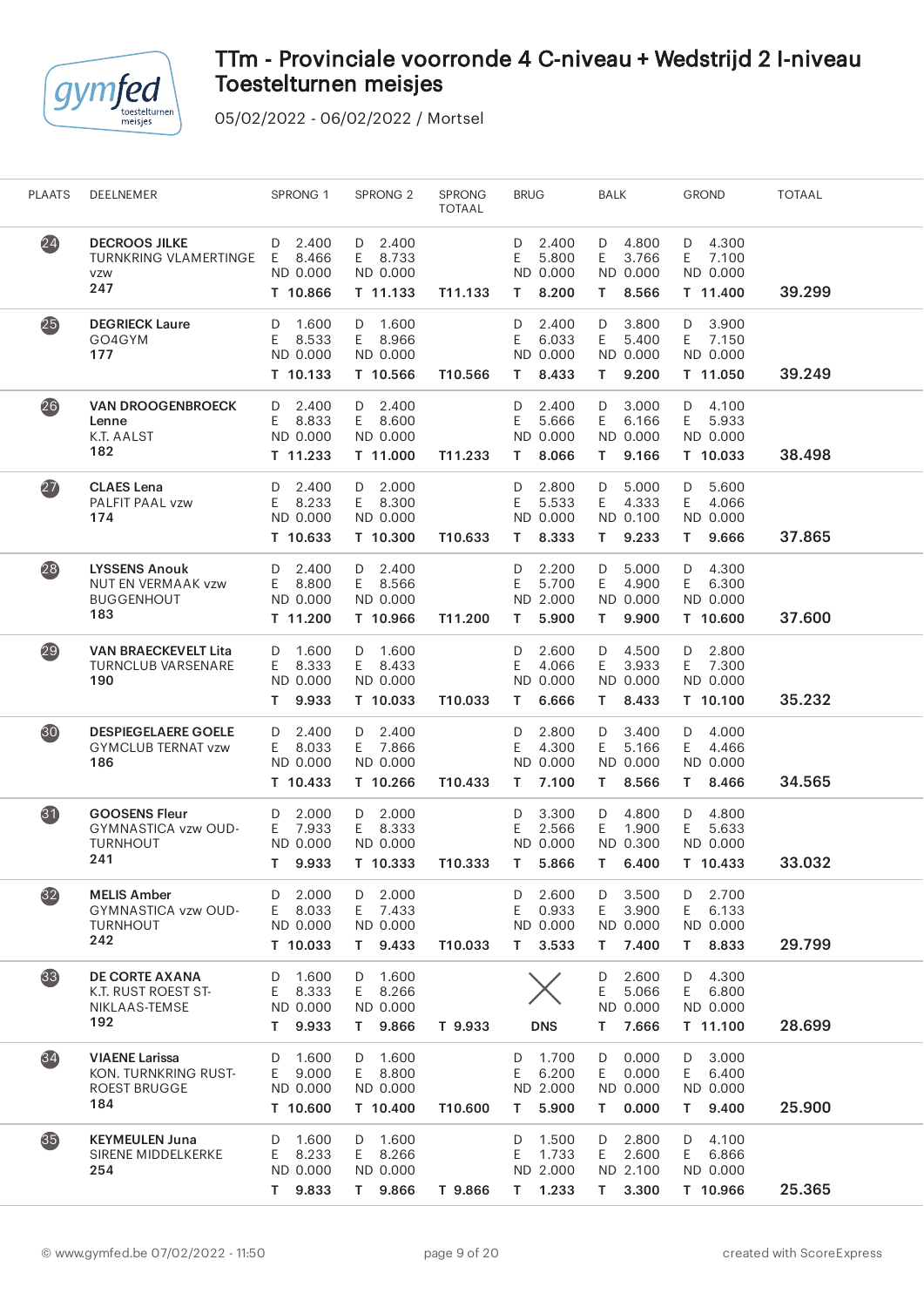

| <b>PLAATS</b> | DEELNEMER                                               | SPRONG <sub>1</sub>                                | SPRONG <sub>2</sub>                                | <b>SPRONG</b><br><b>TOTAAL</b> | <b>BRUG</b>                                    | <b>BALK</b>                                   | <b>GROND</b>                                    | <b>TOTAAL</b> |
|---------------|---------------------------------------------------------|----------------------------------------------------|----------------------------------------------------|--------------------------------|------------------------------------------------|-----------------------------------------------|-------------------------------------------------|---------------|
| 36            | <b>MICHIELS Liv</b><br><b>GYM WESTERLO</b><br>250       | <b>DNS</b>                                         | <b>DNS</b>                                         | T 0.000                        | <b>DNS</b>                                     | 4.500<br>D<br>E<br>5.100<br>ND 0.100<br>9.500 | 4.800<br>D<br>8.000<br>E.<br>ND 0.000<br>12.800 | 22.300        |
| 37            | <b>DE RAMMELAERE Gitte</b><br>TK ATLAS TIELT vzw<br>176 | 2.400<br>D.<br>8.466<br>F.<br>ND 0.000<br>T 10.866 | 2.400<br>D.<br>8.933<br>F.<br>ND 0.000<br>T 11.333 | T11.333                        | 2.900<br>D<br>6.500<br>E.<br>ND 2.000<br>7.400 | <b>DNS</b>                                    | <b>DNS</b>                                      | 18.733        |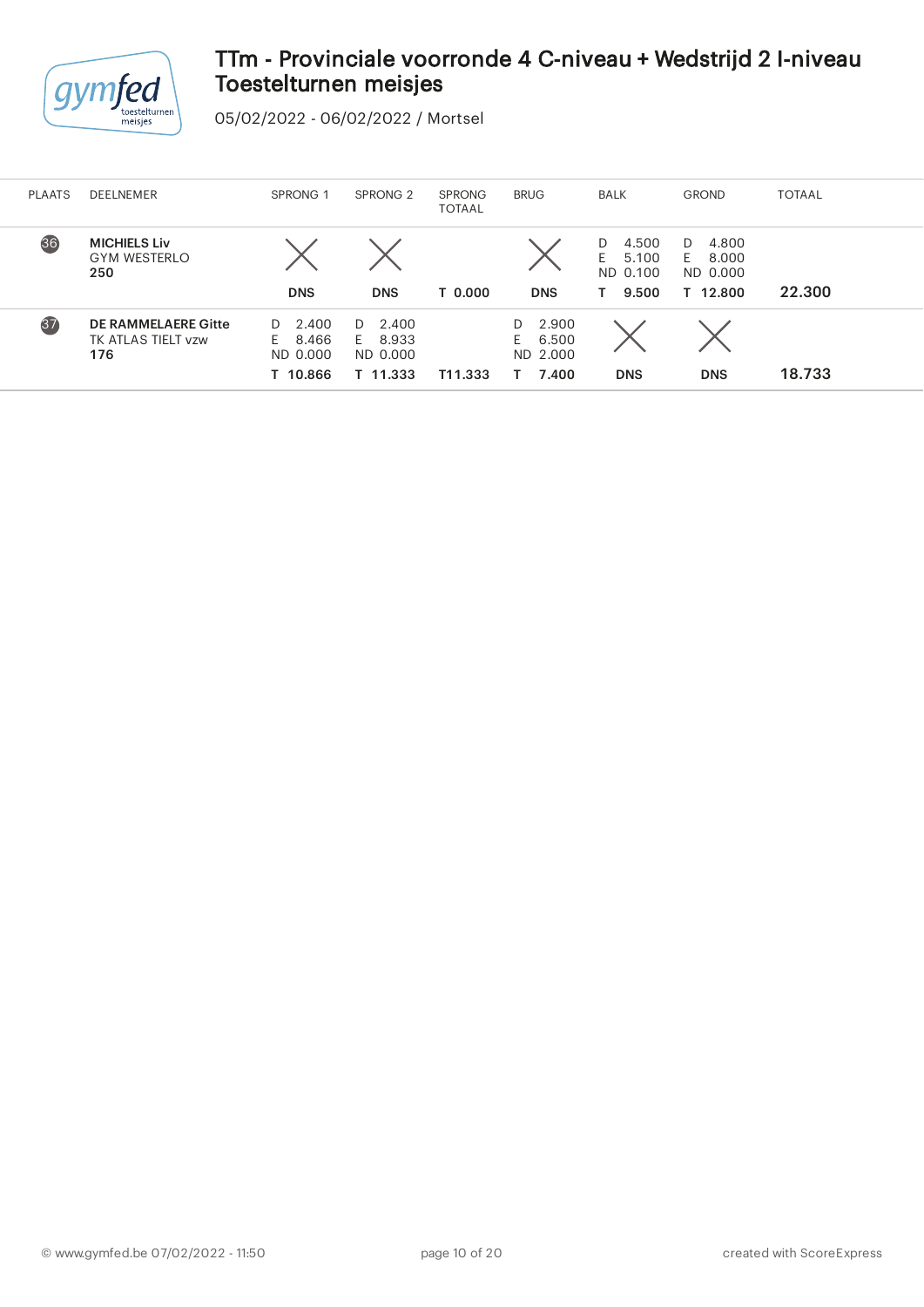

05/02/2022 - 06/02/2022 / Mortsel

C - 16 JAAR - ALLROUND

| <b>PLAATS</b>     | DEELNEMER                                                                | SPRONG 1                                          | SPRONG <sub>2</sub>                          | SPRONG<br><b>TOTAAL</b> | <b>BRUG</b>                                       | BALK                                                | <b>GROND</b>                                      | <b>TOTAAL</b> |
|-------------------|--------------------------------------------------------------------------|---------------------------------------------------|----------------------------------------------|-------------------------|---------------------------------------------------|-----------------------------------------------------|---------------------------------------------------|---------------|
| $\mathbf 1$       | <b>DEWOLF Jutta</b><br><b>GYM HAACHT</b><br>133                          | D 2.400<br>E 9.266<br>ND 0.000<br>T 11.666        | D 2.400<br>E 9.200<br>ND 0.000<br>T 11.600   | T11.666                 | D 5.000<br>E 7.133<br>ND 0.000<br>T 12.133        | $D$ 6.200<br>E 6.800<br>ND 0.000<br>T 13.000        | D 6.000<br>E 7.466<br>ND 0.000<br>T 13.466        | 50.265        |
| $\left( 2\right)$ | <b>GEVAERT Amber</b><br>GO4GYM<br>134                                    | D 2.600<br>E 8.933<br>ND 0.300<br>T 11.233        | $D$ 2.600<br>E 9.133<br>ND 0.100<br>T 11.633 | T11.633                 | D 3.700<br>E 6.666<br>ND 0.000<br>T 10.366        | D 4.500<br>E 6.566<br>ND 0.000<br>T 11.066          | $D$ 6.800<br>E 7.900<br>ND 0.000<br>T 14.700      | 47.765        |
| $\left(3\right)$  | <b>VIEUXTEMPS Janne</b><br><b>TURNKRING KERELS</b><br>WAASMUNSTER<br>140 | D 2.600<br>E 9.133<br>ND 0.000<br>T 11.733        | D 2.600<br>E 9.066<br>ND 0.000<br>T 11.666   | T11.733                 | D 3.900<br>E 6.533<br>ND 0.000<br>T 10.433        | D 5.000<br>E 5.700<br>ND 0.000<br>T 10.700          | D 6.400<br>E 6.900<br>ND 0.000<br>T 13.300        | 46.166        |
| $\left( 4\right)$ | <b>BATTHEU Eva</b><br><b>TURNKRING VLAMERTINGE</b><br>VZW<br>150         | D 2.400<br>E 9.533<br>ND 0.000<br>T 11.933        | $D$ 2.400<br>E 9.600<br>ND 0.000<br>T 12.000 | T12.000                 | D 2.700<br>6.200<br>E<br>ND 0.000<br>T 8.900      | D 5.600<br>E 5.600<br>ND 0.000<br>T 11.200          | D 6.000<br>E 7.500<br>ND 0.000<br>T 13.500        | 45.600        |
| 6                 | <b>VANLOFFELT Alana</b><br>K.T. GEMS DIEPENBEEK<br>205                   | D 2.400<br>E 9.000<br>ND 0.000<br>T 11.400        | D 2.400<br>E 9.133<br>ND 0.000<br>T 11.533   | T11.533                 | $D$ 2.100<br>6.666<br>E.<br>ND 0.000<br>T 8.766   | D 6.200<br>E 7.133<br>ND 0.000<br>T 13.333          | D 5.000<br>E 6.166<br>ND 0.000<br>T 11.166        | 44.798        |
| $\bullet$         | <b>DEPOVER Ileana</b><br>KON. IEPERSE TURNKRING<br>VZW<br>165            | D 2.400<br>E 9.033<br>ND 0.000<br>T 11.433        | D 2.400<br>E 9.133<br>ND 0.000<br>T 11.533   | T11.533                 | D 3.300<br>E 6.900<br>ND 0.000<br>T 10.200        | D 3.900<br>E 6.533<br>ND 0.000<br>T 10.433          | D 5.000<br>E 7.600<br>ND 0.000<br>T 12.600        | 44.766        |
| $\bullet$         | <b>DEVRIENDT Lotte</b><br><b>TURNCLUB VARSENARE</b><br>132               | D 2.400<br>E 9.000<br>ND 0.000<br>T 11.400        | D 2.400<br>E 9.166<br>ND 0.000<br>T 11.566   | T11.566                 | D 2.100<br>E 6.233<br>ND 0.000<br>T 8.333         | D 5.600<br>E 6.633<br>ND 0.000<br>T 12.233          | 5.600<br>D<br>E 7.000<br>ND 0.000<br>T 12.600     | 44.732        |
| $\left( 8\right)$ | <b>DEPOORTER Amélie</b><br>TK ATLAS TIELT vzw<br>152                     | $D$ 2.400<br>E 9.033<br>ND 0.000<br>T 11.433      | $D$ 2.400<br>E 9.200<br>ND 0.000<br>T 11.600 | T11.600                 | D 2.300<br>5.766<br>E.<br>ND 0.000<br>T 8.066     | D 4.100<br>E 7.033<br>ND 0.000<br>T 11.133          | D 5.400<br>E 8.066<br>ND 0.000<br>T 13.466        | 44.265        |
| 9                 | <b>KENIS ELISABETH</b><br>K.T. RUST ROEST ST-<br>NIKLAAS-TEMSE<br>166    | 2.600<br>D<br>9.400<br>E.<br>ND 0.000<br>T 12.000 | D 2.600<br>E 9.333<br>ND 0.000<br>T 11.933   | T12.000                 | 2.500<br>D<br>4.733<br>E<br>ND 0.000<br>$T$ 7.233 | 5.400<br>D<br>E.<br>5.366<br>ND 0.000<br>T 10.766   | 6.200<br>D<br>Ε<br>7.400<br>ND 0.100<br>T 13.500  | 43.499        |
| 10                | <b>KEMPENAERS Hanne</b><br><b>GYM WESTERLO</b><br>136                    | 2.400<br>D<br>8.766<br>E.<br>ND 0.000<br>T 11.166 | $D$ 2.400<br>E 8.800<br>ND 0.000<br>T 11.200 | T11.200                 | 2.300<br>D<br>5.433<br>E.<br>ND 0.000<br>T 7.733  | 4.800<br>D<br>E 7.066<br>ND 0.000<br>T 11.866       | 5.100<br>D<br>7.433<br>E.<br>ND 0.000<br>T 12.533 | 43.332        |
| 1                 | <b>VANDERMEULEN Lena</b><br><b>BLAUWPUT OMNISPORT</b><br>145             | 2.400<br>D<br>8.666<br>E.<br>ND 0.000<br>T 11.066 | D 2.400<br>E 9.200<br>ND 0.000<br>T 11.600   | T11.600                 | 2.100<br>D<br>6.400<br>E.<br>ND 0.000<br>T 8.500  | D 4.800<br>6.700<br>E<br>ND 0.000<br>T 11.500       | D 4.700<br>6.933<br>E.<br>ND 0.100<br>T 11.533    | 43.133        |
| $\overline{12}$   | <b>ADRIAENS Julie</b><br>KON. TURNKRING LYRA vzw<br>161                  | 2.600<br>D<br>9.066<br>E.<br>ND 0.000<br>T 11.666 | D 2.600<br>E 9.100<br>ND 0.100<br>T 11.600   | T11.666                 | 2.500<br>D<br>E.<br>5.766<br>ND 0.000<br>T 8.266  | 5.600<br>D<br>E<br>3.200<br>ND 0.000<br>8.800<br>T. | 6.800<br>D<br>E<br>7.500<br>ND 0.000<br>T 14.300  | 43.032        |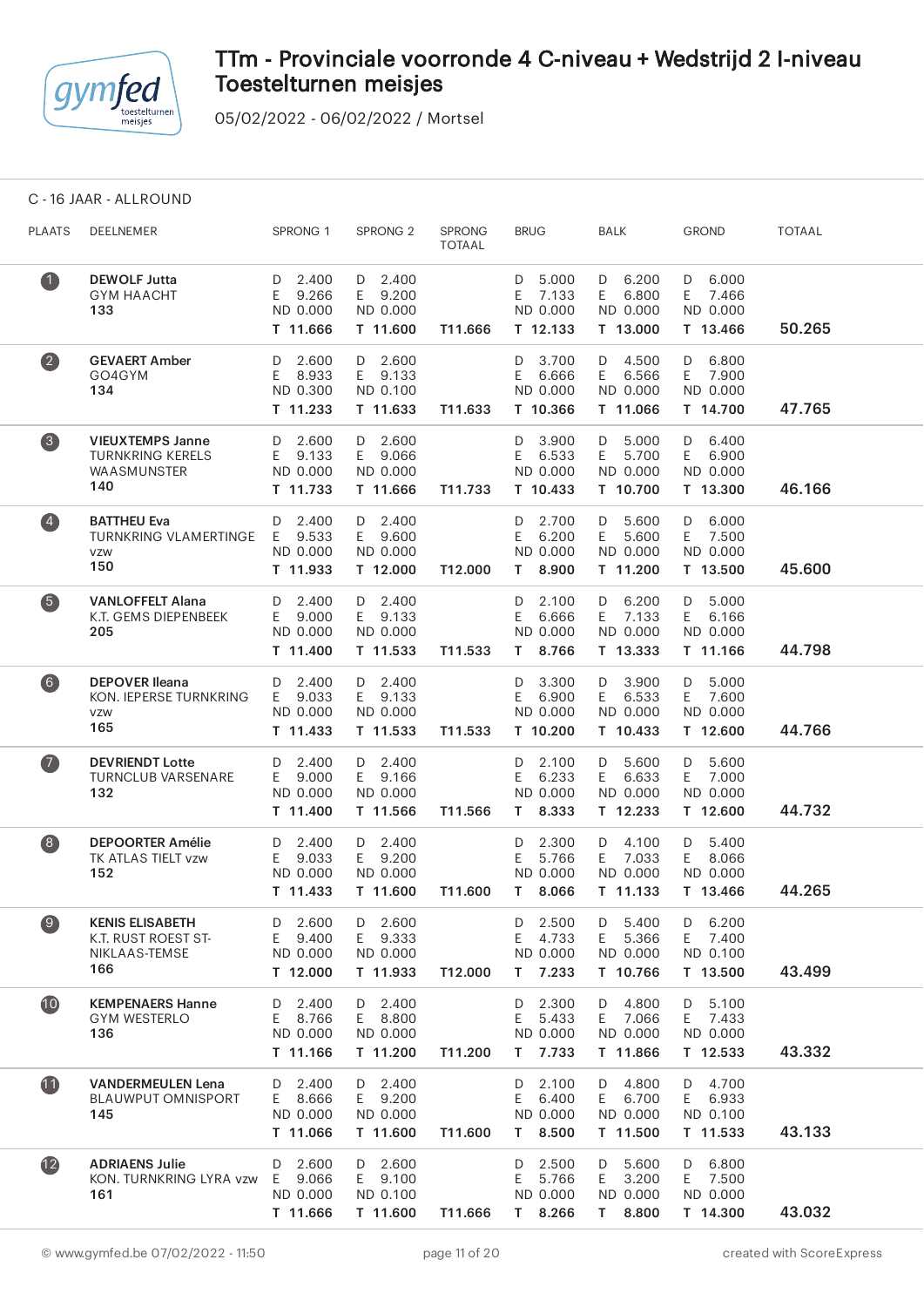

| <b>PLAATS</b>            | DEELNEMER                                                                     | SPRONG 1                                          | SPRONG <sub>2</sub>                           | <b>SPRONG</b><br><b>TOTAAL</b> | <b>BRUG</b>                                         | BALK                                                 | <b>GROND</b>                                      | <b>TOTAAL</b> |  |
|--------------------------|-------------------------------------------------------------------------------|---------------------------------------------------|-----------------------------------------------|--------------------------------|-----------------------------------------------------|------------------------------------------------------|---------------------------------------------------|---------------|--|
| $\overline{13}$          | <b>VAN DEN MEERSSCHAUT</b><br>Caitlin<br>I.V. DANS & GYM vzw<br>144           | 2.400<br>D<br>E.<br>8.666<br>ND 0.000<br>T 11.066 | 2.600<br>D<br>E 8.533<br>ND 0.000<br>T 11.133 | T11.133                        | 2.300<br>D<br>5.500<br>Ε<br>ND 0.000<br>7.800<br>T. | 5.800<br>D<br>5.600<br>E.<br>ND 0.000<br>T 11.400    | 4.800<br>D<br>E<br>6.800<br>ND 0.000<br>T 11.600  | 41.933        |  |
| $\overline{14}$          | <b>DE COCK Ymke</b><br><b>TURNKRING KERELS</b><br>WAASMUNSTER<br>139          | 2.600<br>D<br>8.933<br>E.<br>ND 0.000<br>T 11.533 | $D$ 2.600<br>E 9.300<br>ND 0.000<br>T 11.900  | T11.900                        | 2.100<br>D<br>6.200<br>Ε<br>ND 0.000<br>8.300<br>T. | D 4.700<br>E.<br>4.400<br>ND 0.000<br>9.100<br>T.    | 5.600<br>D<br>E<br>6.833<br>ND 0.000<br>T 12.433  | 41.733        |  |
| $\overline{\mathbf{15}}$ | <b>LEEMANS Brechje</b><br>OEFENING GEEFT KRACHT<br><b>DUFFEL</b><br>137       | 1.600<br>D<br>8.966<br>E.<br>ND 0.000<br>T 10.566 | D 2.400<br>E 8.733<br>ND 0.000<br>T 11.133    | T11.133                        | 2.300<br>D<br>5.500<br>Ε<br>ND 0.000<br>T 7.800     | D<br>4.600<br>E.<br>6.700<br>ND 0.000<br>T 11.300    | 4.700<br>D<br>6.700<br>E.<br>ND 0.000<br>T 11.400 | 41.633        |  |
| 16                       | <b>MARIEN Anthe</b><br>KON. TURNKRING LYRA vzw<br>160                         | $D$ 2.400<br>9.133<br>E.<br>ND 0.000<br>T 11.533  | D 2.400<br>E 9.166<br>ND 0.000<br>T 11.566    | T11.566                        | 2.300<br>D<br>6.400<br>Ε<br>ND 0.000<br>T 8.700     | D 4.300<br>3.233<br>E.<br>ND 0.000<br>T 7.533        | 6.200<br>D<br>7.633<br>E.<br>ND 0.000<br>T 13.833 | 41.632        |  |
| $\overline{1}$           | <b>GODTS Jenthe</b><br><b>BLAUWPUT OMNISPORT</b><br>146                       | 2.400<br>D<br>E.<br>9.200<br>ND 0.000<br>T 11.600 | D 2.400<br>E 8.966<br>ND 0.300<br>T 11.066    | T11.600                        | 1.900<br>D<br>Ε<br>6.400<br>ND 2.000<br>6.300<br>T. | 5.600<br>D<br>E.<br>5.633<br>ND 0.000<br>T 11.233    | 5.200<br>D<br>E<br>7.066<br>ND 0.000<br>T 12.266  | 41.399        |  |
| $\overline{18}$          | <b>DE WILDE Amber</b><br>I.V. DANS & GYM vzw<br>141                           | 2.400<br>D<br>8.833<br>E.<br>ND 0.000<br>T 11.233 | $D$ 2.400<br>E 8.766<br>ND 0.000<br>T 11.166  | T11.233                        | 3.700<br>D<br>Ε<br>3.700<br>ND 0.000<br>7.400<br>T. | D<br>6.000<br>4.666<br>E.<br>ND 0.000<br>T 10.666    | 5.400<br>D<br>E<br>6.566<br>ND 0.000<br>T 11.966  | 41.265        |  |
| $\overline{19}$          | <b>DE BOECK Roxane</b><br><b>GYMPIE vzw</b><br>164                            | D 2.400<br>8.533<br>E.<br>ND 0.000<br>T 10.933    | D 2.400<br>E 9.100<br>ND 0.000<br>T 11.500    | T11.500                        | 1.700<br>D<br>Ε<br>4.100<br>ND 2.000<br>3.800<br>T. | D 6.200<br>6.166<br>E.<br>ND 0.000<br>T 12.366       | 6.000<br>D<br>7.566<br>E<br>ND 0.000<br>T 13.566  | 41.232        |  |
| 19                       | <b>DECLERCQ Laura</b><br>GYMCLUB FLINK & FRIS vzw E 8.866<br>ROESELARE<br>130 | 2.400<br>D<br>ND 0.000<br>T 11.266                | 2.400<br>D<br>E 8.733<br>ND 1.000<br>T 10.133 | T11.266                        | 1.900<br>D<br>Ε<br>4.700<br>ND 0.000<br>6.600<br>T. | 5.000<br>D<br>6.400<br>E.<br>ND 0.000<br>T 11.400    | 4.500<br>D<br>E 7.466<br>ND 0.000<br>T 11.966     | 41.232        |  |
| $\boldsymbol{21}$        | <b>LEPOUTRE Caitlin</b><br>K.K.M.T. MECHELEN<br>157                           | 2.400<br>D<br>8.833<br>E.<br>ND 0.100<br>T 11.133 | D 2.400<br>E 9.133<br>ND 0.000<br>T 11.533    | T11.533                        | 1.900<br>D<br>Ε<br>4.866<br>ND 0.000<br>T 6.766     | 4.200<br>D<br>E.<br>5.766<br>ND 0.000<br>9.966<br>T. | 4.600<br>D<br>E<br>7.600<br>ND 0.000<br>T 12.200  | 40.465        |  |
| $\overline{22}$          | <b>VAN LIEFFERINGE Maya</b><br><b>TURNKRING</b><br>GERAARDSBERGEN<br>168      | 2.000<br>D<br>9.166<br>E.<br>ND 0.000<br>T 11.166 | $D$ 2.000<br>E 8.866<br>ND 0.000<br>T 10.866  | T11.166                        | 2.300<br>D<br>5.466<br>E<br>ND 0.000<br>T 7.766     | 5.000<br>D<br>5.000<br>E.<br>ND 0.000<br>T 10.000    | 4.600<br>D<br>E.<br>6.433<br>ND 0.000<br>T 11.033 | 39.965        |  |
| (23)                     | <b>GOEMAN Jill</b><br><b>TURNKRING VLAMERTINGE</b><br>VZW<br>149              | 1.600<br>D<br>8.966<br>E.<br>ND 0.000<br>T 10.566 | D 1.600<br>E 8.933<br>ND 0.000<br>T 10.533    | T10.566                        | 2.300<br>D<br>E<br>4.600<br>ND 0.000<br>6.900<br>T. | 4.500<br>D<br>E.<br>5.666<br>ND 0.000<br>T 10.166    | 5.600<br>D<br>E.<br>6.466<br>ND 0.000<br>T 12.066 | 39.698        |  |
| (24)                     | <b>DE GRANDE Lieze</b><br>TK ATLAS TIELT vzw<br>153                           | 2.400<br>D<br>8.933<br>E.<br>ND 0.000<br>T 11.333 | D 2.400<br>E 9.066<br>ND 0.000<br>T 11.466    | T11.466                        | 2.100<br>D<br>6.100<br>Ε<br>ND 0.000<br>T 8.200     | D 4.100<br>4.866<br>E.<br>ND 0.000<br>T 8.966        | 4.800<br>D<br>6.166<br>E.<br>ND 0.000<br>T 10.966 | 39.598        |  |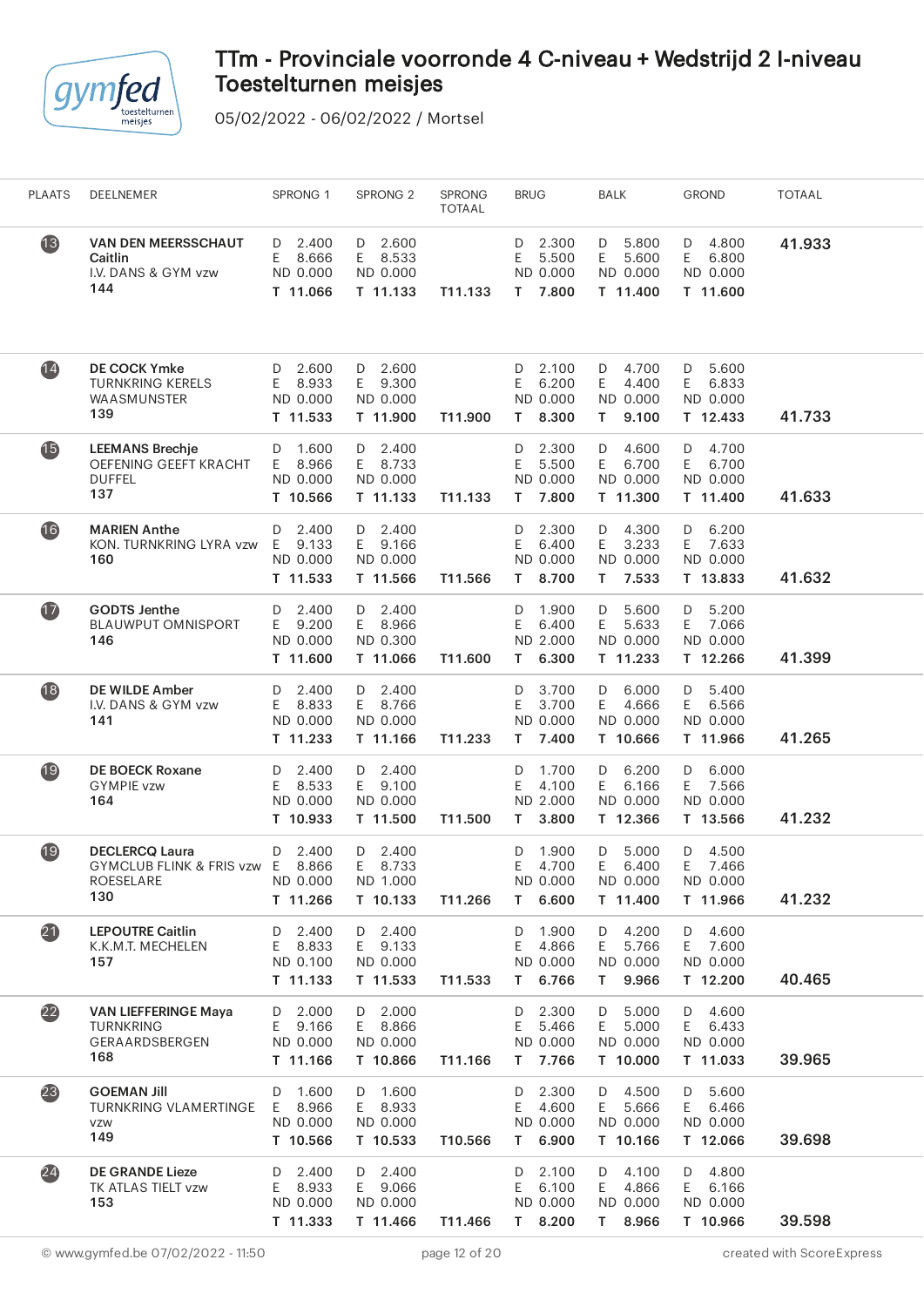

| <b>PLAATS</b>     | DEELNEMER                                                    | SPRONG 1                                          | SPRONG <sub>2</sub>                               | SPRONG<br><b>TOTAAL</b> | <b>BRUG</b>                                         | BALK                                                 | <b>GROND</b>                                        | <b>TOTAAL</b> |
|-------------------|--------------------------------------------------------------|---------------------------------------------------|---------------------------------------------------|-------------------------|-----------------------------------------------------|------------------------------------------------------|-----------------------------------------------------|---------------|
| 25)               | <b>SMETS Aagje</b><br>K.T. GEMS DIEPENBEEK<br>204            | 2.600<br>D<br>8.600<br>E<br>ND 0.100<br>T 11.100  | $D$ 2.600<br>E<br>8.933<br>ND 0.000<br>T 11.533   | T11.533                 | 2.500<br>D<br>6.000<br>E<br>ND 0.000<br>8.500<br>T. | 5.400<br>D<br>5.133<br>E.<br>ND 0.000<br>T 10.533    | 4.500<br>D<br>E<br>4.400<br>ND 0.000<br>8.900<br>T. | 39.466        |
| 26                | DE CRAEMER Ayelle<br>TK ATLAS TIELT vzw<br>154               | 2.400<br>D<br>E<br>9.166<br>ND 0.000<br>T 11.566  | 2.400<br>D<br>E.<br>9.100<br>ND 0.000<br>T 11.500 | T11.566                 | 2.100<br>D<br>Ε<br>6.100<br>ND 0.000<br>8.200<br>T. | 3.500<br>D<br>E<br>4.933<br>ND 0.000<br>8.433<br>T.  | 4.100<br>D<br>E<br>7.033<br>ND 0.000<br>T 11.133    | 39.332        |
| $\overline{27}$   | <b>SEMERARO Laura</b><br>K.K.M.T. MECHELEN<br>158            | 1.600<br>D<br>E<br>9.166<br>ND 0.300<br>T 10.466  | 1.600<br>D<br>9.233<br>E.<br>ND 0.000<br>T 10.833 | T10.833                 | 1.900<br>D<br>5.233<br>Ε<br>ND 0.000<br>7.133<br>T. | D<br>3.500<br>E.<br>6.066<br>ND 0.000<br>9.566<br>T. | 3.900<br>D<br>7.600<br>E<br>ND 0.000<br>T 11.500    | 39.032        |
| (28)              | <b>VERMOORTELE Auke</b><br>TK ATLAS TIELT vzw<br>155         | 2.400<br>D<br>9.033<br>E.<br>ND 0.000<br>T 11.433 | 2.400<br>D<br>9.000<br>E.<br>ND 0.000<br>T 11.400 | T11.433                 | 2.100<br>D<br>6.166<br>Ε<br>ND 0.000<br>8.266<br>T. | D<br>4.000<br>3.566<br>E.<br>ND 0.000<br>7.566<br>T. | D<br>4.400<br>E<br>7.333<br>ND 0.000<br>T 11.733    | 38.998        |
| 29                | <b>HELLEM Anke</b><br>GO4GYM<br>135                          | 1.600<br>D<br>E<br>9.100<br>ND 0.000<br>T 10.700  | D 1.600<br>E<br>9.033<br>ND 0.000<br>T 10.633     | T10.700                 | 2.100<br>D<br>Ε<br>6.500<br>ND 0.000<br>8.600<br>T. | 3.400<br>D<br>E.<br>4.100<br>ND 0.000<br>7.500<br>T. | 4.200<br>D<br>E.<br>7.700<br>ND 0.000<br>T 11.900   | 38.700        |
| 30 <sub>o</sub>   | <b>DE GEYTER Jozefien</b><br><b>GYMPIE vzw</b><br>163        | 1.600<br>D<br>8.966<br>Ε<br>ND 0.000<br>T 10.566  | 1.600<br>D<br>E.<br>9.266<br>ND 0.000<br>T 10.866 | T10.866                 | 1.700<br>D<br>4.600<br>Ε<br>ND 2.000<br>4.300<br>T. | 5.600<br>D<br>E.<br>4.600<br>ND 0.000<br>T 10.200    | 4.700<br>D<br>7.000<br>E<br>ND 0.000<br>T 11.700    | 37.066        |
| $\bf{31}$         | <b>BRUYNINCKX Hannah</b><br><b>OLYMPOS LINT vzw</b><br>162   | 2.400<br>D<br>E<br>8.566<br>ND 0.300<br>T 10.666  | D 2.400<br>E.<br>8.500<br>ND 0.000<br>T 10.900    | T10.900                 | 1.900<br>D<br>Ε<br>5.600<br>ND 0.000<br>7.500<br>T. | 3.300<br>D<br>E.<br>4.766<br>ND 0.000<br>8.066<br>T. | 4.100<br>D<br>E<br>6.233<br>ND 0.000<br>T 10.333    | 36.799        |
| $\overline{32}$   | <b>STRAUWEN Richelle</b><br>DE SALTO'S INGELMUNSTER E<br>206 | 1.600<br>D<br>9.266<br>ND 0.000<br>T 10.866       | 1.600<br>D<br>9.100<br>E<br>ND 0.000<br>T 10.700  | T10.866                 | 1.000<br>D<br>5.066<br>Ε<br>ND 2.000<br>4.066<br>T. | D<br>4.600<br>E.<br>4.700<br>ND 0.000<br>T.<br>9.300 | 5.800<br>D<br>6.700<br>E.<br>ND 0.000<br>T 12.500   | 36.732        |
| $\left(33\right)$ | <b>GOEMANS Marie</b><br>TURNKRING BILZEN vzw<br>201          | 1.600<br>D<br>9.166<br>E.<br>ND 0.000<br>T 10.766 | 2.400<br>D<br>9.000<br>E.<br>ND 0.000<br>T 11.400 | T11.400                 | $D$ 2.800<br>Ε<br>6.600<br>ND 0.000<br>T 9.400      | 4.300<br>D<br>2.433<br>E.<br>ND 0.000<br>6.733<br>T. | 3.900<br>D<br>Ε<br>4.966<br>ND 0.000<br>T 8.866     | 36.399        |
| (34)              | <b>DE VOGELAERE Lore</b><br><b>GYM IZEGEM</b><br>129         | D 1.600<br>E.<br>8.566<br>ND 0.000<br>T 10.166    | D 1.600<br>E<br>8.966<br>ND 0.000<br>T 10.566     | T10.566                 | 1.000<br>D<br>2.766<br>E.<br>ND 2.000<br>T 1.766    | D<br>4.400<br>E.<br>4.500<br>ND 0.000<br>8.900<br>T. | 4.200<br>D<br>E<br>5.600<br>ND 0.000<br>9.800<br>T. | 31.032        |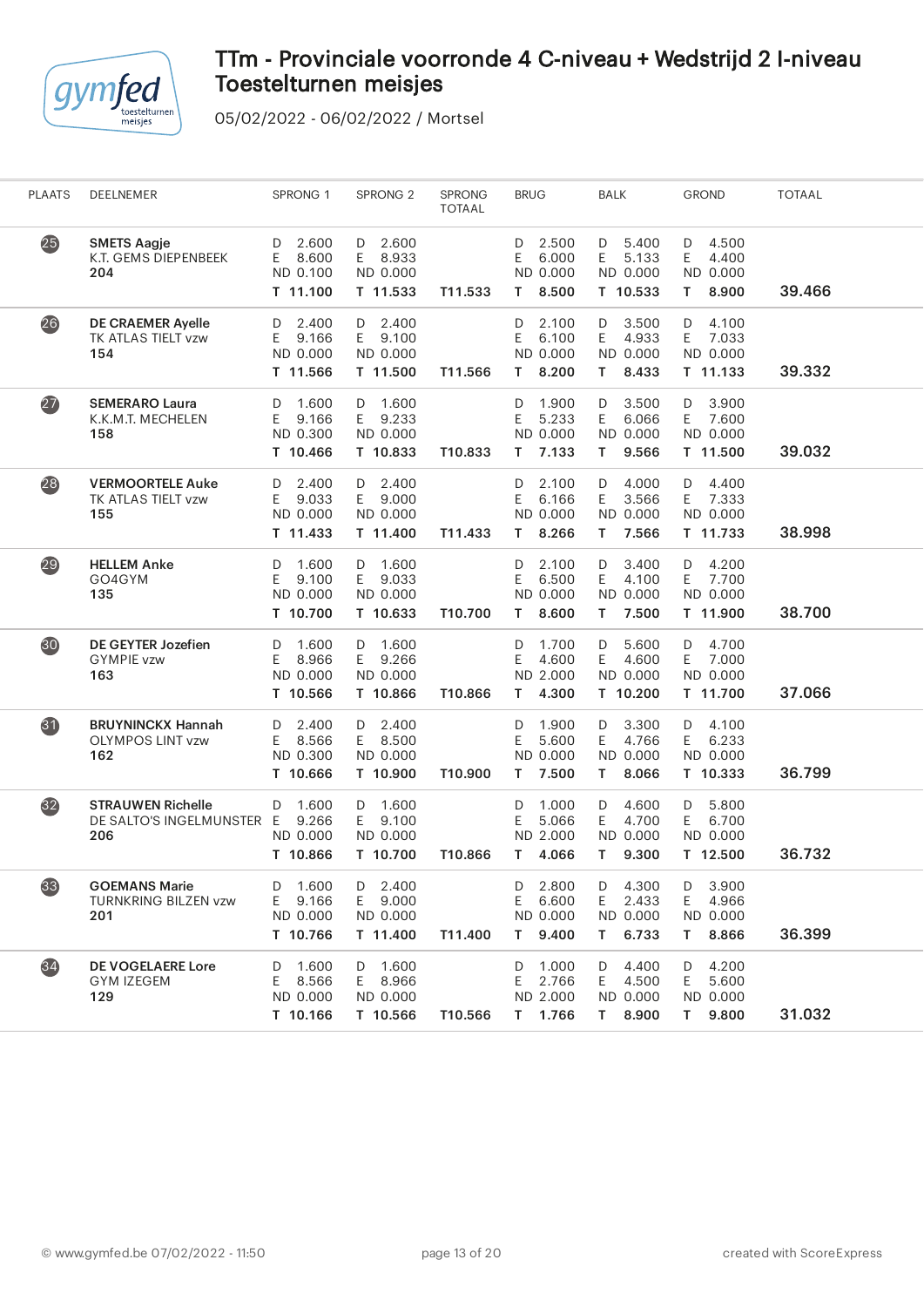

05/02/2022 - 06/02/2022 / Mortsel

C - 17 JAAR - ALLROUND

| <b>PLAATS</b>           | DEELNEMER                                                              | SPRONG 1                                           | SPRONG <sub>2</sub>                               | <b>SPRONG</b><br><b>TOTAAL</b> | <b>BRUG</b>                                         | <b>BALK</b>                                         | <b>GROND</b>                                      | <b>TOTAAL</b> |
|-------------------------|------------------------------------------------------------------------|----------------------------------------------------|---------------------------------------------------|--------------------------------|-----------------------------------------------------|-----------------------------------------------------|---------------------------------------------------|---------------|
| $\bullet$               | <b>DEMUYSERE Yuriane</b><br><b>TURNKRING GELUWE vzw</b><br>46          | $D$ 2.400<br>8.200<br>E.<br>ND 0.100<br>T 10.500   | $D$ 2.400<br>E.<br>8.433<br>ND 0.000<br>T 10.833  | T10.833                        | D 4.600<br>7.166<br>E<br>ND 0.000<br>T 11.766       | 6.200<br>D<br>E<br>6.900<br>ND 0.000<br>T 13.100    | 6.000<br>D<br>E.<br>8.000<br>ND 0.000<br>T 14.000 | 49.699        |
| $\overline{\mathbf{2}}$ | <b>LEYS Elise</b><br><b>GYMMAX vzw</b><br>50                           | 1.600<br>D<br>8.233<br>Ε<br>ND 0.000<br>9.833<br>Τ | 3.400<br>D<br>E 8.166<br>ND 0.000<br>T 11.566     | T11.566                        | 2.600<br>D<br>Ε<br>6.800<br>ND 0.000<br>9.400<br>T. | 5.400<br>D<br>7.533<br>E.<br>ND 0.000<br>T 12.933   | 6.000<br>D<br>7.766<br>E<br>ND 0.000<br>T 13.766  | 47.665        |
| $\left(3\right)$        | <b>MILLEVILLE Marthe</b><br>KON. IEPERSE TURNKRING<br><b>VZW</b><br>51 | 2.600<br>D<br>8.633<br>E.<br>ND 0.000<br>T 11.233  | $D$ 2.600<br>E 7.700<br>ND 0.000<br>T 10.300      | T11.233                        | 2.800<br>D<br>7.333<br>E<br>ND 0.000<br>T 10.133    | 4.300<br>D<br>7.600<br>E.<br>ND 0.000<br>T 11.900   | 6.200<br>D<br>7.266<br>E<br>ND 0.000<br>T 13.466  | 46.732        |
| $\left( 4\right)$       | <b>DESMET Caitlin</b><br><b>ART GYM 2000</b><br>70                     | 1.600<br>D<br>8.400<br>E.<br>ND 0.000<br>T 10.000  | $D = 2.000$<br>E 8.666<br>ND 0.000<br>T 10.666    | T10.666                        | 3.000<br>D<br>6.533<br>E<br>ND 0.000<br>9.533<br>Τ. | 4.900<br>D<br>E.<br>6.666<br>ND 0.000<br>T 11.566   | 5.800<br>D<br>E<br>6.633<br>ND 0.000<br>T 12.433  | 44.198        |
| 6                       | <b>NYS Marie</b><br>GO4GYM<br>48                                       | D<br>2.400<br>8.666<br>E.<br>ND 0.000<br>T 11.066  | $D$ 2.400<br>E.<br>8.433<br>ND 0.000<br>T 10.833  | T11.066                        | 2.300<br>D<br>6.900<br>E<br>ND 0.000<br>9.200<br>T. | 4.400<br>D<br>E.<br>5.833<br>ND 0.000<br>T 10.233   | 5.400<br>D<br>E<br>8.100<br>ND 0.000<br>T 13.500  | 43.999        |
| $\bullet$               | <b>BIJNENS Stien</b><br><b>GYMX HECHTEL-EKSEL</b><br>71                | 2.400<br>D<br>8.033<br>E.<br>ND 0.000<br>T 10.433  | D 2.400<br>E 7.833<br>ND 0.000<br>T 10.233        | T10.433                        | 2.100<br>D<br>E<br>6.566<br>ND 0.000<br>8.666<br>T. | 5.800<br>D<br>6.066<br>E.<br>ND 0.000<br>T 11.866   | 5.200<br>D<br>7.000<br>E<br>ND 0.000<br>T 12.200  | 43.165        |
| (6)                     | <b>HANECA Louisa</b><br><b>TURNKRING BILZEN vzw</b><br>77              | 3.200<br>D<br>7.833<br>E.<br>ND 0.000<br>T 11.033  | $D$ 3.200<br>E 7.266<br>ND 0.000<br>T 10.466      | T11.033                        | 2.700<br>D<br>6.000<br>Ε<br>ND 0.000<br>8.700<br>T. | D 4.600<br>6.666<br>E.<br>ND 0.000<br>T 11.266      | 5.600<br>D<br>6.566<br>E.<br>ND 0.000<br>T 12.166 | 43.165        |
| $\left( 8\right)$       | VAN BELLEGHEM Hannelore D<br>O.T.V. NAZARETH vzw<br>52                 | 2.400<br>8.566<br>E.<br>ND 0.000<br>T 10.966       | $D$ 2.400<br>8.466<br>E.<br>ND 0.000<br>T 10.866  | T10.966                        | 2.100<br>D<br>7.033<br>E<br>ND 0.000<br>9.133<br>T. | 4.100<br>D<br>6.400<br>E.<br>ND 0.000<br>T 10.500   | 4.900<br>D<br>6.800<br>E.<br>ND 0.000<br>T 11.700 | 42.299        |
| $\left( 9\right)$       | <b>RAVELINGIEN Janne</b><br>TK ATLAS TIELT vzw<br>60                   | 2.600<br>D<br>Ε<br>8.333<br>ND 0.300<br>T 10.633   | 2.600<br>D<br>E.<br>8.266<br>ND 0.000<br>T 10.866 | T10.866                        | 3.000<br>D<br>Ε<br>6.333<br>ND 0.000<br>9.333<br>T. | 6.000<br>D<br>Ε<br>3.500<br>ND 0.000<br>9.500<br>T. | 6.000<br>D<br>Ε<br>6.466<br>ND 0.000<br>T 12.466  | 42.165        |
| 10                      | <b>ADRIAENS Manon</b><br>K.T. AALST<br>62                              | 2.400<br>D<br>7.866<br>E.<br>ND 0.100<br>T 10.166  | 2.400<br>D<br>E 8.166<br>ND 0.000<br>T 10.566     | T10.566                        | 2.300<br>D<br>Ε<br>6.633<br>ND 0.000<br>T 8.933     | 5.000<br>D<br>E<br>5.833<br>ND 0.000<br>T 10.833    | 4.500<br>D<br>7.066<br>E<br>ND 0.000<br>T 11.566  | 41.898        |
| $\mathbf{1}$            | <b>HOUBEN Kaat</b><br><b>BLIJF JONG vzw</b><br>67                      | 2.400<br>D<br>8.400<br>E.<br>ND 0.000<br>T 10.800  | 2.400<br>D<br>E 8.333<br>ND 0.000<br>T 10.733     | T10.800                        | 3.000<br>D<br>6.800<br>Ε<br>ND 0.000<br>9.800<br>Т. | 4.800<br>D<br>5.266<br>E.<br>ND 0.000<br>T 10.066   | 5.200<br>D<br>5.900<br>E.<br>ND 0.000<br>T 11.100 | 41.766        |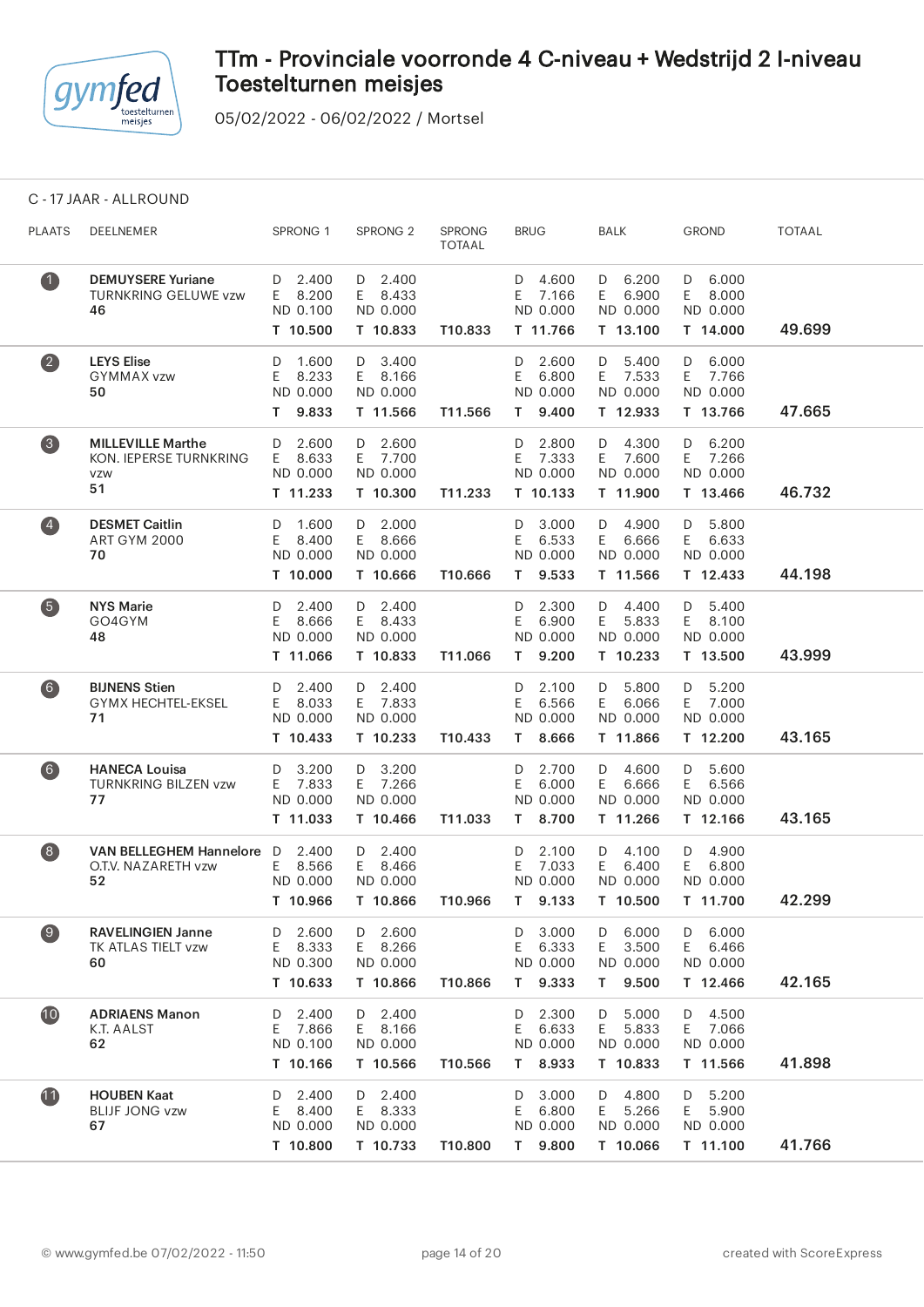

| <b>PLAATS</b>            | DEELNEMER                                                                                  | SPRONG 1                                            | SPRONG <sub>2</sub>                                  | <b>SPRONG</b><br><b>TOTAAL</b> | <b>BRUG</b>                                         | BALK                                                 | <b>GROND</b>                                        | <b>TOTAAL</b> |  |
|--------------------------|--------------------------------------------------------------------------------------------|-----------------------------------------------------|------------------------------------------------------|--------------------------------|-----------------------------------------------------|------------------------------------------------------|-----------------------------------------------------|---------------|--|
| $\mathbf{12}$            | <b>BEULLENS Silke</b><br>K.T. GEMS DIEPENBEEK<br>53                                        | 2.400<br>D<br>8.633<br>E.<br>ND 0.000<br>T 11.033   | $D$ 2.400<br>E 7.633<br>ND 0.000<br>T 10.033         | T11.033                        | 2.500<br>D<br>5.866<br>E<br>ND 0.000<br>8.366<br>T. | D 5.200<br>5.333<br>E.<br>ND 0.000<br>T 10.533       | 5.800<br>D<br>E<br>5.633<br>ND 0.000<br>T 11.433    | 41.365        |  |
| 13                       | <b>MATHEVE KAREN</b><br><b>JONG &amp; SPORTIEF</b><br><b>LEOPOLDSBURG</b><br>74            | 2.400<br>D<br>E.<br>8.000<br>ND 0.000<br>T 10.400   | $D$ 2.400<br>E 7.266<br>ND 0.000<br>T 9.666          | T10.400                        | 1.900<br>D<br>6.533<br>E<br>ND 0.000<br>8.433<br>T. | D 4.500<br>E.<br>6.866<br>ND 0.000<br>T 11.366       | 4.200<br>D<br>E.<br>6.300<br>ND 0.000<br>T 10.500   | 40.699        |  |
| 14                       | <b>BRANDT Noor</b><br>K.T. REYNAERT KEMZEKE<br>VZW<br>65                                   | 2.400<br>D<br>8.366<br>E.<br>ND 0.000<br>T 10.766   | $D$ 2.400<br>E 8.300<br>ND 0.000<br>T 10.700         | T10.766                        | 2.100<br>D<br>6.066<br>Ε<br>ND 0.000<br>T 8.166     | D 4.600<br>6.266<br>E.<br>ND 0.000<br>T 10.866       | 4.400<br>D<br>E.<br>6.433<br>ND 0.000<br>T 10.833   | 40.631        |  |
| <b>15</b>                | <b>BERX Fran</b><br>K.T. GEMS DIEPENBEEK<br>54                                             | 2.600<br>D<br>8.400<br>E.<br>ND 0.000<br>T 11.000   | $D$ 2.600<br>E 7.366<br>ND 0.000<br>T 9.966          | T11.000                        | 3.000<br>D<br>Ε<br>6.333<br>ND 0.000<br>9.333<br>T. | D 4.700<br>5.800<br>E.<br>ND 0.000<br>T 10.500       | 4.700<br>D<br>E<br>5.033<br>ND 0.000<br>T 9.733     | 40.566        |  |
| $\overline{\mathbf{16}}$ | <b>DEPREITER Lore</b><br>DE SALTO'S INGELMUNSTER E 9.100<br>59                             | D 1.600<br>ND 0.000<br>T 10.700                     | $D$ 2.600<br>E 8.500<br>ND 0.000<br>T 11.100         | T11.100                        | 2.800<br>D<br>E<br>6.466<br>ND 0.000<br>9.266<br>T. | 5.200<br>D<br>3.733<br>E.<br>ND 0.000<br>T 8.933     | 4.800<br>D<br>E<br>6.466<br>ND 0.000<br>T 11.266    | 40.565        |  |
| $\mathbf{1}$             | <b>COMMEENE</b> Emma<br>DE SALTO'S INGELMUNSTER E<br>55                                    | D 1.600<br>8.833<br>ND 0.000<br>T 10.433            | D 2.000<br>E.<br>8.333<br>ND 0.000<br>T 10.333       | T10.433                        | 2.800<br>D<br>Ε<br>6.300<br>ND 0.000<br>9.100<br>T. | 5.000<br>D<br>E.<br>4.400<br>ND 0.000<br>9.400<br>T. | 3.900<br>D<br>E.<br>6.366<br>ND 0.000<br>T 10.266   | 39.199        |  |
| 18                       | <b>IMBERT Maia</b><br><b>OLYMPOS LINT vzw</b><br>49                                        | 2.400<br>D<br>7.733<br>E.<br>ND 0.000<br>T 10.133   | D 1.600<br>E 7.733<br>ND 0.000<br>T 9.333            | T10.133                        | 2.300<br>D<br>5.933<br>Ε<br>ND 0.000<br>T.<br>8.233 | D<br>5.400<br>6.100<br>E.<br>ND 0.000<br>T 11.500    | 4.000<br>D<br>5.233<br>E<br>ND 0.000<br>T.<br>9.233 | 39.099        |  |
| $\overline{19}$          | <b>BUDTS Kaat</b><br><b>BLIJF JONG vzw</b><br>66                                           | 2.400<br>D<br>8.366<br>E.<br>ND 0.000<br>T 10.766   | D 2.600<br>8.233<br>E.<br>ND 0.000<br>T 10.833       | T10.833                        | 1.900<br>D<br>Ε<br>5.833<br>ND 0.000<br>T 7.733     | D 4.500<br>5.100<br>E.<br>ND 0.000<br>9.600<br>T.    | 5.200<br>D<br>E<br>5.566<br>ND 0.000<br>T 10.766    | 38.932        |  |
| 20                       | <b>GHEYSEN Eline</b><br>GO4GYM<br>47                                                       | 1.600<br>D<br>8.533<br>E.<br>ND 0.000<br>T 10.133   | 1.600<br>D<br>8.700<br>E.<br>ND 0.000<br>T 10.300    | T10.300                        | 1.900<br>D<br>Ε<br>5.800<br>ND 0.000<br>7.700<br>T. | 3.200<br>D<br>6.366<br>E.<br>ND 0.000<br>9.566<br>T. | D<br>4.600<br>E<br>6.633<br>ND 0.000<br>T 11.233    | 38.799        |  |
| $\boldsymbol{21}$        | <b>MALFAIT Jente</b><br>YZERVAST HEESTERT<br>78                                            | 2.400<br>D<br>Ε<br>7.466<br>ND 0.000<br>9.866<br>T. | 2.400<br>D<br>E<br>7.300<br>ND 0.000<br>9.700<br>T = | T 9.866                        | 2.500<br>D<br>Ε<br>4.500<br>ND 0.000<br>7.000<br>T. | 5.000<br>D<br>E.<br>6.700<br>ND 0.000<br>T 11.700    | 4.400<br>D<br>E<br>5.566<br>ND 0.000<br>9.966<br>T. | 38.532        |  |
| $\overline{22}$          | <b>VERHAMME Amelie</b><br><b>ART GYM 2000</b><br>68                                        | D<br>2.400<br>E<br>7.966<br>ND 0.000<br>T 10.366    | 2.400<br>D<br>E 7.866<br>ND 0.000<br>T 10.266        | T10.366                        | 2.500<br>D<br>E<br>6.933<br>ND 0.000<br>T 9.433     | 4.100<br>D<br>E.<br>3.700<br>ND 0.000<br>7.800<br>T. | 4.800<br>D<br>E<br>6.066<br>ND 0.000<br>T 10.866    | 38.465        |  |
| (23)                     | <b>DEVARREWAERE Lente</b><br><b>GYMCLUB FLINK &amp; FRIS vzw</b><br><b>ROESELARE</b><br>44 | 2.600<br>D<br>8.266<br>E.<br>ND 0.000<br>T 10.866   | 2.400<br>D<br>8.233<br>E.<br>ND 0.300<br>T 10.333    | T10.866                        | 2.100<br>D<br>Ε<br>5.433<br>ND 0.000<br>T 7.533     | 5.100<br>D<br>2.666<br>E.<br>ND 0.000<br>T 7.766     | 5.400<br>D<br>E<br>6.566<br>ND 0.000<br>T 11.966    | 38.131        |  |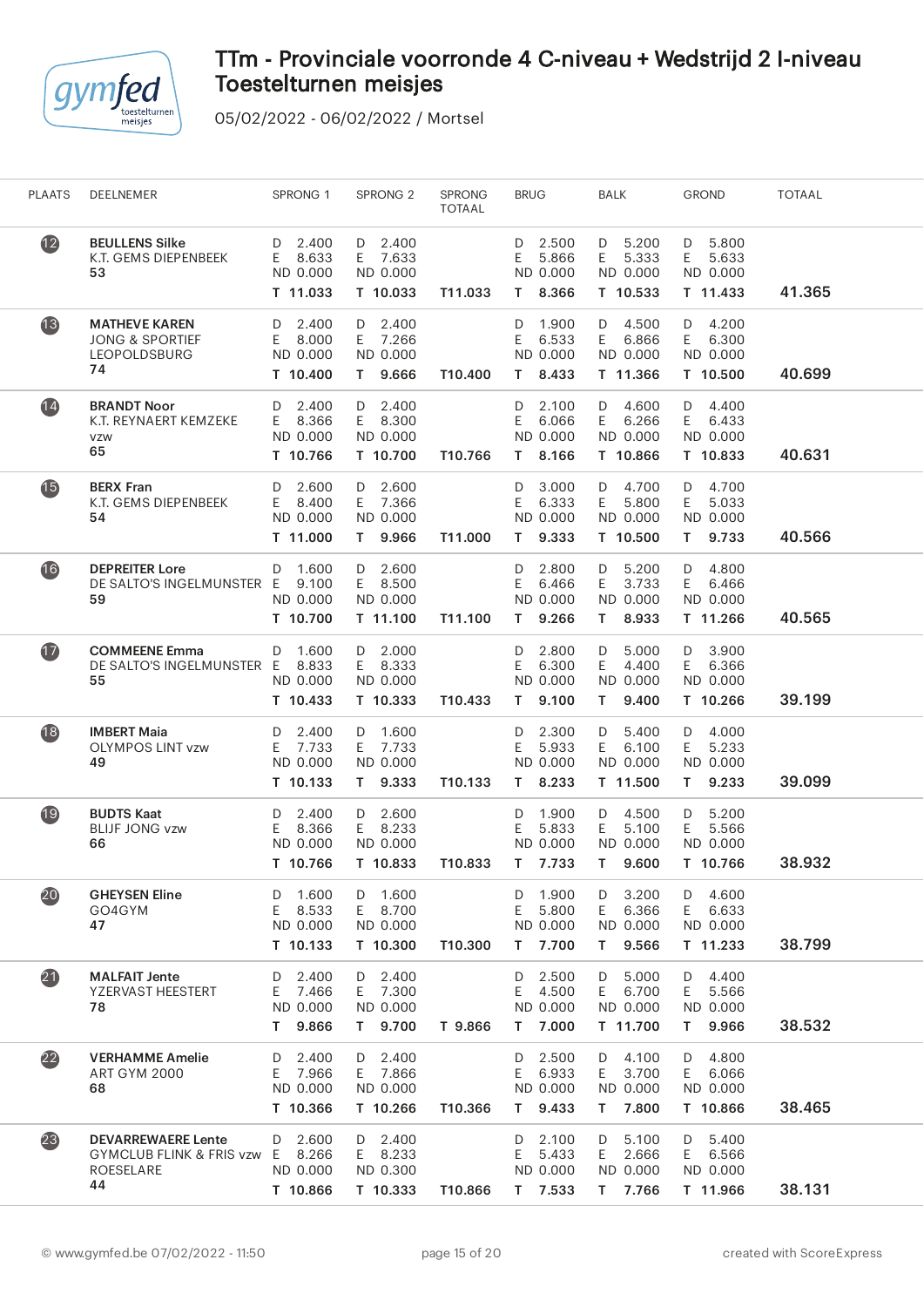

| <b>PLAATS</b> | <b>DEELNEMER</b>                                                             | SPRONG <sub>1</sub>                                | SPRONG <sub>2</sub>                                | <b>SPRONG</b><br><b>TOTAAL</b> | <b>BRUG</b>                                     | <b>BALK</b>                                    | <b>GROND</b>                                      | <b>TOTAAL</b> |
|---------------|------------------------------------------------------------------------------|----------------------------------------------------|----------------------------------------------------|--------------------------------|-------------------------------------------------|------------------------------------------------|---------------------------------------------------|---------------|
| (24)          | <b>DEMETS Victoria</b><br><b>ART GYM 2000</b><br>69                          | 2.000<br>D.<br>E.<br>8.100<br>ND 0.300<br>9.800    | 1.600<br>D<br>7.933<br>F.<br>ND 0.000<br>9.533     | T 9.800                        | 2.300<br>D.<br>E.<br>6.533<br>ND 0.000<br>8.833 | 4.100<br>D<br>E.<br>2.633<br>ND 0.000<br>6.733 | D<br>5.200<br>E<br>6.500<br>ND 0.000<br>T 11.700  | 37.066        |
| 25)           | DE CLERCQ Cassandra<br><b>TURNKRING</b><br>GERAARDSBERGEN<br>72              | 2.600<br>D.<br>8.550<br>E.<br>ND 0.100<br>T 11.050 | 2.600<br>D.<br>7.700<br>F.<br>ND 0.000<br>T 10.300 | T10.933                        | D.<br>2.100<br>E.<br>6.300<br>ND 0.000<br>8.400 | D<br>4.200<br>2.633<br>E.<br>ND 0.000<br>6.833 | D<br>4.800<br>E<br>5.133<br>ND 0.000<br>9.933     | 36.099        |
| (26)          | <b>DELODDER Lara</b><br>DE SALTO'S INGELMUNSTER<br>58                        | 1.600<br>D.<br>7.966<br>F.<br>ND 0.000<br>9.566    | 1.600<br>D.<br>8.266<br>F.<br>ND 0.000<br>9.866    | T 9.866                        | 1.700<br>D.<br>F.<br>6.966<br>ND 2.000<br>6.666 | D<br>4.100<br>3.233<br>F.<br>ND 0.000<br>7.333 | D<br>4.600<br>E<br>6.433<br>ND 0.000<br>T 11.033  | 34.898        |
| (27)          | <b>DEKETELAERE Febe</b><br>KON. TURNKRING RUST-<br><b>ROEST BRUGGE</b><br>76 | 2.600<br>D.<br>8.833<br>F.<br>ND 0.000<br>T 11.433 | 2.600<br>D.<br>7.666<br>F.<br>ND 0.000<br>T 10.266 | T11.433                        | 2.600<br>D.<br>E<br>6.266<br>ND 0.000<br>8.866  | <b>DNS</b>                                     | 4.700<br>D<br>Е<br>4.566<br>ND.<br>0.000<br>9.266 | 29.565        |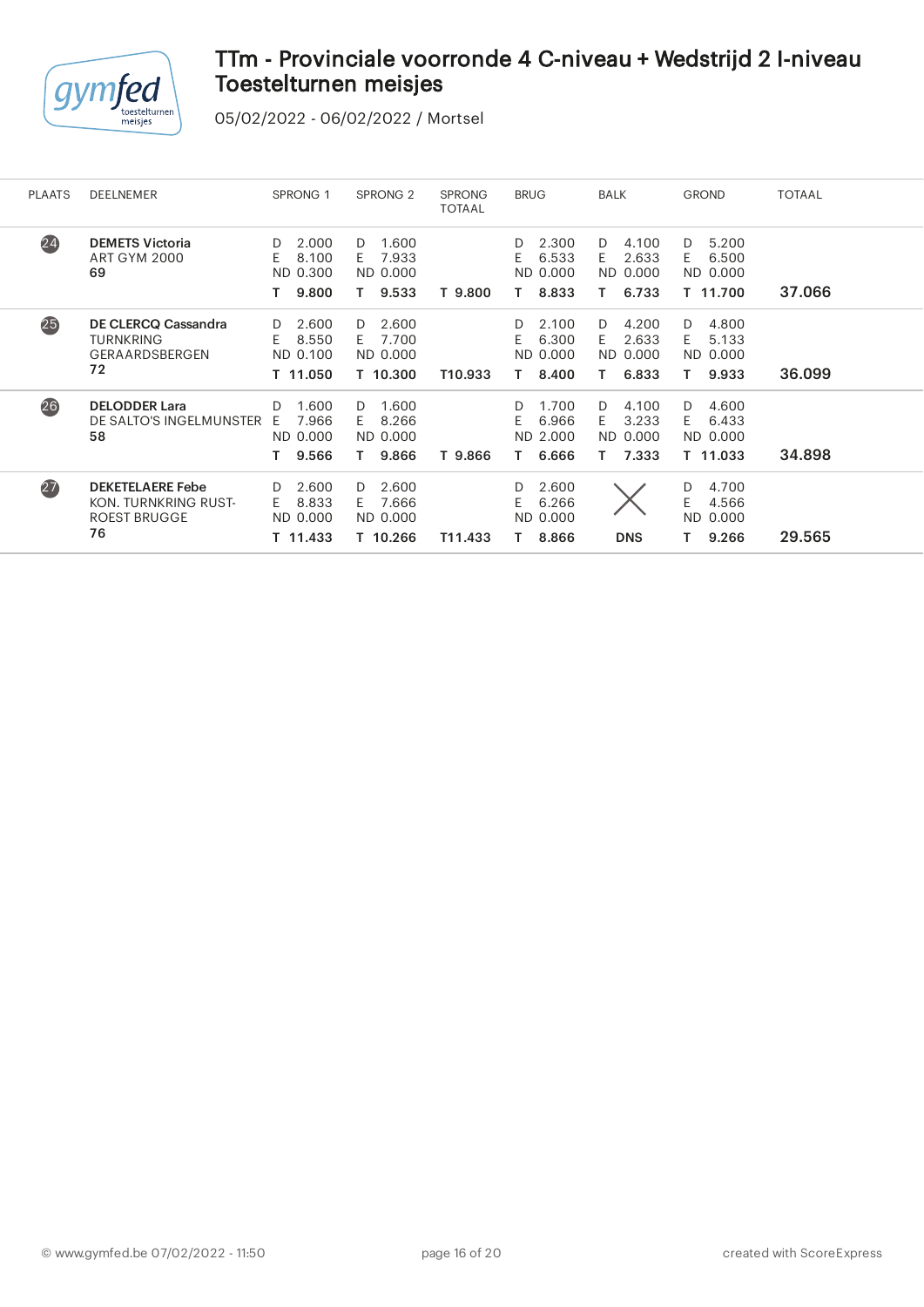

05/02/2022 - 06/02/2022 / Mortsel

C - 18+ JAAR - ALLROUND

| <b>PLAATS</b>      | DEELNEMER                                                                      | SPRONG 1                                          | SPRONG <sub>2</sub>                               | <b>SPRONG</b><br><b>TOTAAL</b> | <b>BRUG</b>                                         | <b>BALK</b>                                       | <b>GROND</b>                                      | <b>TOTAAL</b> |  |
|--------------------|--------------------------------------------------------------------------------|---------------------------------------------------|---------------------------------------------------|--------------------------------|-----------------------------------------------------|---------------------------------------------------|---------------------------------------------------|---------------|--|
| $\bullet$          | <b>GOEDLEVEN Margo</b><br><b>BLIJF JONG vzw</b><br>223                         | 3.400<br>D<br>E<br>9.266<br>ND 0.000              |                                                   |                                | 5.600<br>D<br>8.566<br>E.<br>ND 0.000               | 5.800<br>D<br>E 7.233<br>ND 0.000                 | 6.800<br>D<br>E<br>7.700<br>ND 0.000              | 54.365        |  |
|                    |                                                                                | T 12.666                                          | T                                                 | T12.666                        | T 14.166                                            | T 13.033                                          | T 14.500                                          |               |  |
| $\left( 2\right)$  | <b>DUQUESNE KATE</b><br>GO4GYM<br>210                                          | 3.400<br>D<br>E<br>9.233<br>ND 0.000              | 3.400<br>D<br>E<br>8.966<br>ND 0.000              |                                | 4.800<br>D<br>Ε<br>7.833<br>ND 0.000                | D<br>6.200<br>E.<br>7.300<br>ND 0.000             | 6.400<br>D<br>E<br>7.400<br>ND 0.000              |               |  |
|                    |                                                                                | T 12.633                                          | T 12.366                                          | T12.633                        | T 12.633                                            | T 13.500                                          | T 13.800                                          | 52.566        |  |
| $\left( 3 \right)$ | <b>GOEDLEVEN Liesbeth</b><br><b>BLIJF JONG vzw</b><br>222                      | 3.400<br>D<br>8.966<br>E.<br>ND 0.000<br>T 12.366 | $D$ 3.400<br>8.866<br>E.<br>ND 0.000<br>T 12.266  | T12.366                        | 5.000<br>D<br>7.800<br>E.<br>ND 0.000<br>T 12.800   | D 5.800<br>6.900<br>E.<br>ND 0.000<br>T 12.700    | 6.600<br>D<br>7.200<br>E.<br>ND 0.000<br>T 13.800 | 51.666        |  |
| $\overline{4}$     | <b>SAMBOU Atimo</b><br><b>GYMCLUB FLINK &amp; FRIS</b><br>vzw ROESELARE<br>218 | 3.400<br>D<br>E.<br>9.366<br>ND 0.000<br>T 12.766 | 3.400<br>D<br>E.<br>9.300<br>ND 0.000<br>T 12.700 | T12.766                        | 4.300<br>D<br>E.<br>7.233<br>ND 0.000<br>T 11.533   | 6.200<br>D<br>E.<br>6.233<br>ND 0.000<br>T 12.433 | 6.800<br>D<br>E<br>7.233<br>ND 0.000<br>T 14.033  | 50.765        |  |
| $\left(5\right)$   | <b>DEZITTER Chloë</b><br>GO4GYM<br>209                                         | 2.000<br>D<br>E<br>9.500<br>ND 0.000<br>T 11.500  | 2.400<br>D<br>9.100<br>E.<br>ND 0.000<br>T 11.500 | T11.500                        | 4.400<br>D<br>7.933<br>E.<br>ND 0.000<br>T 12.333   | 5.600<br>D<br>6.800<br>E.<br>ND 0.000<br>T 12.400 | 6.200<br>D<br>E<br>7.666<br>ND 0.000<br>T 13.866  | 50.099        |  |
| $\left( 6\right)$  | DE BRABANDERE Laurena<br>TK ATLAS TIELT vzw<br>281                             | 3.200<br>D<br>E.<br>9.166<br>ND 0.000<br>T 12.366 | 3.200<br>D<br>E<br>9.133<br>ND 0.000<br>T 12.333  | T12.366                        | 5.000<br>D<br>7.000<br>E<br>ND 0.000<br>T 12.000    | 5.800<br>D<br>5.800<br>E.<br>ND 0.000<br>T 11.600 | 6.200<br>D<br>E<br>5.600<br>ND 0.000<br>T 11.800  | 47.766        |  |
| $\bullet$          | <b>ROMMERS Hannah</b><br>GYMX HECHTEL-EKSEL<br>268                             | 3.400<br>D<br>9.166<br>E.<br>ND 0.000<br>T 12.566 | $D$ 3.400<br>8.300<br>E.<br>ND 0.000<br>T 11.700  | T12.566                        | 2.900<br>D<br>6.200<br>E.<br>ND 0.000<br>9.100<br>т | 5.300<br>D<br>7.133<br>E.<br>ND 0.000<br>T 12.433 | 6.200<br>D<br>E<br>7.166<br>ND 0.000<br>T 13.366  | 47.465        |  |
| $\left( 8\right)$  | <b>LUCAS Gite</b><br>PALFIT PAAL vzw<br>275                                    | 3.400<br>D<br>E.<br>8.200<br>ND 0.000<br>T 11.600 | 3.400<br>D<br>E.<br>9.033<br>ND 0.000<br>T 12.433 | T12.433                        | 3.200<br>D<br>E.<br>6.966<br>ND 0.000<br>T 10.166   | 4.900<br>D<br>E.<br>5.200<br>ND 0.000<br>T 10.100 | 6.600<br>D<br>E<br>7.266<br>ND 0.300<br>T 13.566  | 46.265        |  |
| $\left(9\right)$   | <b>VERVYNCK Marie-Laure</b><br>O.T.V. NAZARETH vzw<br>221                      | 1.600<br>D<br>9.100<br>E<br>ND 0.000<br>T 10.700  | T.                                                | T10.700                        | 3.000<br>D<br>6.833<br>E<br>ND 0.000<br>9.833<br>T. | 5.400<br>D<br>E.<br>6.800<br>ND 0.000<br>T 12.200 | 5.600<br>D<br>E.<br>7.900<br>ND 0.000<br>T 13.500 | 46.233        |  |
| 10                 | DE SMET Jolien<br>K.T. AALST<br>263                                            | 2.600<br>D<br>9.233<br>E.<br>ND 0.000<br>T 11.833 | 2.600<br>D<br>9.233<br>E.<br>ND 0.000<br>T 11.833 | T11.833                        | 2.500<br>D<br>6.733<br>Ε<br>ND 0.000<br>9.233<br>T. | D<br>5.000<br>E 7.500<br>ND 0.000<br>T 12.500     | 5.800<br>D<br>6.833<br>E.<br>ND 0.000<br>T 12.633 | 46.199        |  |
| 11                 | <b>MAES Karlijn</b><br><b>ART GYM 2000</b><br>227                              | 2.600<br>D<br>9.266<br>E<br>ND 0.000<br>T 11.866  | 2.600<br>D<br>8.966<br>E.<br>ND 0.000<br>T 11.566 | T11.866                        | 3.000<br>D<br>6.266<br>Ε<br>ND 0.000<br>9.266<br>Τ  | 6.000<br>D<br>5.733<br>E.<br>ND 0.000<br>T 11.733 | 6.400<br>D<br>6.866<br>E.<br>ND 0.000<br>T 13.266 | 46.131        |  |
|                    |                                                                                |                                                   |                                                   |                                |                                                     |                                                   |                                                   |               |  |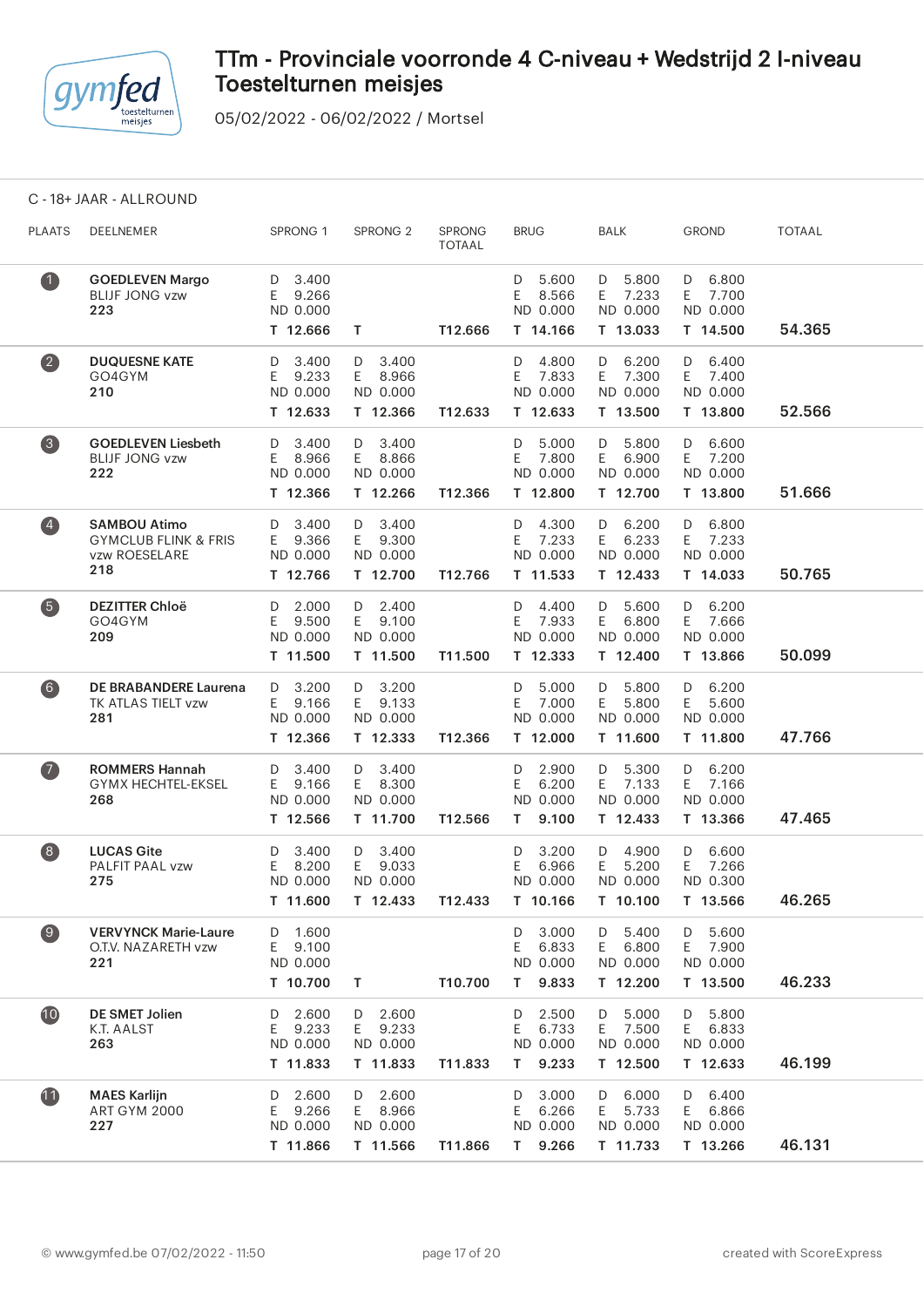

| <b>PLAATS</b>            | DEELNEMER                                                                         | SPRONG 1                                          | SPRONG <sub>2</sub>                               | <b>SPRONG</b><br><b>TOTAAL</b> | <b>BRUG</b>                                          | <b>BALK</b>                                       | <b>GROND</b>                                      | TOTAAL |  |
|--------------------------|-----------------------------------------------------------------------------------|---------------------------------------------------|---------------------------------------------------|--------------------------------|------------------------------------------------------|---------------------------------------------------|---------------------------------------------------|--------|--|
| $\mathbf{12}$            | <b>WYNANT Jill</b><br>K.T. AALST<br>265                                           | 3.200<br>D<br>7.666<br>E<br>ND 0.000<br>T 10.866  | D 2.600<br>9.166<br>E.<br>ND 0.000<br>T 11.766    | T11.766                        | 3.200<br>D<br>5.500<br>E.<br>ND 0.000<br>8.700<br>T. | D 4.800<br>6.900<br>E.<br>ND 0.000<br>T 11.700    | 5.400<br>D<br>7.500<br>E.<br>ND 0.000<br>T 12.900 | 45.066 |  |
| 13                       | <b>CLAEYS Riene</b><br>GO4GYM<br>211                                              | 2.400<br>D<br>Е<br>9.100<br>ND 0.000<br>T 11.500  | 2.400<br>D<br>E.<br>9.233<br>ND 0.000<br>T 11.633 | T11.633                        | 2.300<br>D<br>Ε<br>6.233<br>ND 0.000<br>8.533<br>T.  | 4.500<br>D<br>E.<br>7.000<br>ND 0.000<br>T 11.500 | 5.800<br>D<br>Е<br>7.500<br>ND 0.000<br>T 13.300  | 44.966 |  |
| $\overline{14}$          | <b>LOENDERS Kjelle</b><br><b>GYMX HECHTEL-EKSEL</b><br>270                        | 2.600<br>D<br>E.<br>9.166<br>ND 0.000<br>T 11.766 | 2.600<br>D<br>E 9.133<br>ND 0.100<br>T 11.633     | T11.766                        | 2.700<br>D<br>Ε<br>6.333<br>ND 0.000<br>9.033<br>T.  | 6.200<br>D<br>E.<br>5.966<br>ND 0.000<br>T 12.166 | 6.000<br>D<br>6.000<br>E.<br>ND 0.000<br>T 12.000 | 44.965 |  |
| $\overline{\mathbf{15}}$ | <b>VANACKER Judith</b><br><b>GYMCLUB FLINK &amp; FRIS</b><br>vzw ROESELARE<br>217 | 2.600<br>D<br>9.000<br>E.<br>ND 0.000<br>T 11.600 | D<br>2.600<br>E<br>8.966<br>ND 0.000<br>T 11.566  | T11.600                        | 3.200<br>D<br>Ε<br>6.400<br>ND 0.000<br>9.600<br>Τ   | 5.200<br>D<br>E<br>5.766<br>ND 0.000<br>T 10.966  | D<br>6.000<br>Ε<br>6.566<br>ND 0.000<br>T 12.566  | 44.732 |  |
| $\overline{16}$          | <b>NEUTELEERS Evelyn</b><br>PALFIT PAAL vzw<br>277                                | 2.400<br>D<br>9.233<br>E.<br>ND 0.100<br>T 11.533 | D 2.400<br>9.200<br>E.<br>ND 0.000<br>T 11.600    | T11.600                        | 2.300<br>D<br>6.133<br>Ε<br>ND 0.000<br>8.433<br>T.  | 5.700<br>D<br>4.900<br>E.<br>ND 0.000<br>T 10.600 | 6.200<br>D<br>7.800<br>E.<br>ND 0.000<br>T 14.000 | 44.633 |  |
| $\bullet$                | <b>DUQUESNE Jessie</b><br>GO4GYM<br>208                                           | 2.000<br>D<br>E.<br>9.333<br>ND 0.000<br>T 11.333 | 2.000<br>D<br>E.<br>9.200<br>ND 0.000<br>T 11.200 | T11.333                        | 1.900<br>D<br>Ε<br>6.766<br>ND 0.000<br>8.666<br>T.  | 5.200<br>D<br>E.<br>6.300<br>ND 0.000<br>T 11.500 | 5.400<br>D<br>E<br>7.566<br>ND 0.000<br>T 12.966  | 44.465 |  |
| $\bf \Phi$               | <b>VAN DROOGENBROECK</b><br>Kaat<br>K.T. AALST<br>264                             | 2.600<br>D<br>8.133<br>E.<br>ND 0.000<br>T 10.733 | 2.600<br>D<br>E.<br>9.100<br>ND 0.000<br>T 11.700 | T11.700                        | 2.700<br>D<br>5.166<br>Ε<br>ND 0.000<br>T.<br>7.866  | 5.600<br>D<br>E.<br>5.733<br>ND 0.000<br>T 11.333 | 6.200<br>D<br>7.366<br>E.<br>ND 0.000<br>T 13.566 | 44.465 |  |
| 19                       | <b>BOURRY Maud</b><br><b>KTV KORTRIJK</b><br>260                                  | 1.600<br>D<br>E<br>9.600<br>ND 0.000<br>T 11.200  | D<br>2.400<br>E.<br>9.100<br>ND 0.000<br>T 11.500 | T11.500                        | 2.500<br>D<br>Ε<br>5.433<br>ND 0.000<br>7.933<br>T.  | D<br>5.600<br>E<br>6.200<br>ND 0.000<br>T 11.800  | 5.600<br>D<br>Ε<br>7.466<br>ND 0.000<br>T 13.066  | 44.299 |  |
| 20                       | <b>VAN RENTERGHEM Marlies</b><br>TK ATLAS TIELT vzw<br>280                        | $D$ 2.400<br>8.933<br>E.<br>ND 0.000<br>T 11.333  | 2.400<br>D<br>9.233<br>E.<br>ND 0.000<br>T 11.633 | T11.633                        | 3.500<br>D<br>6.966<br>E.<br>ND 0.000<br>T 10.466    | 4.300<br>D<br>5.633<br>E.<br>ND 0.000<br>T 9.933  | 5.800<br>D<br>6.366<br>E.<br>ND 0.000<br>T 12.166 | 44.198 |  |
| $\boldsymbol{21}$        | <b>VERMUNICHT Nele</b><br>O.T.V. NAZARETH vzw<br>220                              | 2.400<br>D<br>E 9.033<br>ND 0.300<br>T 11.133     | 2.400<br>D<br>E 9.200<br>ND 0.100<br>T 11.500     | T11.500                        | 3.200<br>D<br>E<br>6.033<br>ND 0.000<br>9.233<br>T.  | 5.400<br>D<br>E.<br>5.300<br>ND 0.000<br>T 10.700 | 5.000<br>D<br>Ε<br>7.533<br>ND 0.000<br>T 12.533  | 43.966 |  |
| $\overline{22}$          | <b>DEPREITERE Jorien</b><br>KON. IEPERSE TURNKRING<br>VZW<br>266                  | 2.600<br>D<br>E 8.666<br>ND 0.000<br>T 11.266     | D 2.600<br>E 9.000<br>ND 0.000<br>T 11.600        | T11.600                        | 2.600<br>D<br>E.<br>6.033<br>ND 0.000<br>8.633<br>T. | 3.900<br>D<br>E.<br>6.900<br>ND 0.000<br>T 10.800 | 5.800<br>D<br>E 6.966<br>ND 0.000<br>T 12.766     | 43.799 |  |
| 23                       | <b>TRUYEN Rani</b><br>PALFIT PAAL vzw<br>273                                      | 2.600<br>D<br>9.000<br>E.<br>ND 0.000<br>T 11.600 | 2.600<br>D<br>E 8.933<br>ND 0.100<br>T 11.433     | T11.600                        | 2.300<br>D<br>E<br>6.100<br>ND 0.000<br>T 8.400      | D 4.500<br>E.<br>5.600<br>ND 0.000<br>T 10.100    | 5.600<br>D<br>7.233<br>E.<br>ND 0.000<br>T 12.833 | 42.933 |  |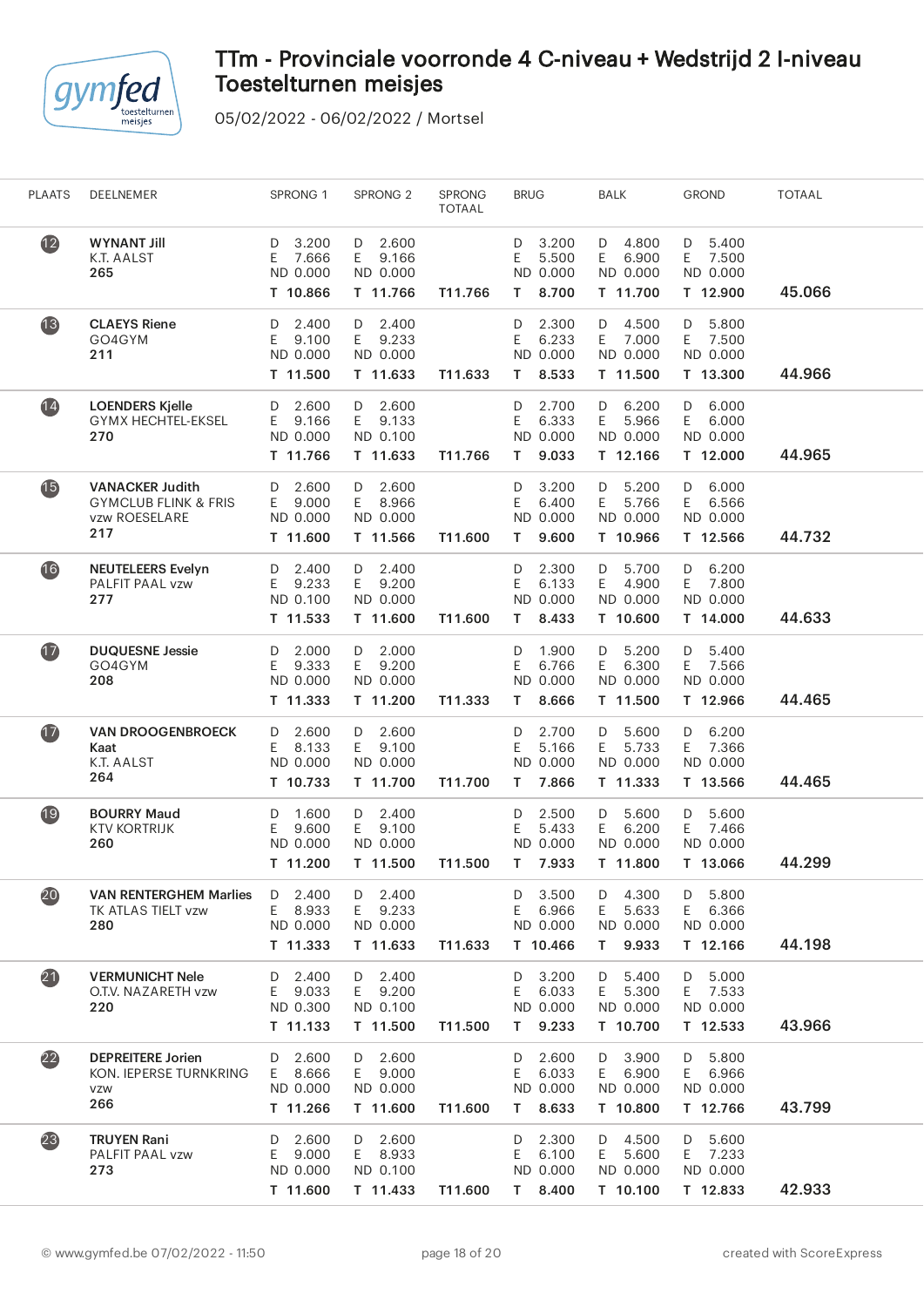

| <b>PLAATS</b>   | DEELNEMER                                                                   | SPRONG 1                                          | SPRONG <sub>2</sub>                               | <b>SPRONG</b><br><b>TOTAAL</b> | <b>BRUG</b>                                         | <b>BALK</b>                                          | <b>GROND</b>                                        | <b>TOTAAL</b> |
|-----------------|-----------------------------------------------------------------------------|---------------------------------------------------|---------------------------------------------------|--------------------------------|-----------------------------------------------------|------------------------------------------------------|-----------------------------------------------------|---------------|
| (24)            | <b>QUARTIER Merel</b><br>YZERVAST HEESTERT<br>228                           | 2.600<br>D<br>8.800<br>E.<br>ND 0.000<br>T 11.400 | $D$ 2.600<br>E.<br>9.000<br>ND 0.000<br>T 11.600  | T11.600                        | 2.700<br>D<br>5.400<br>E<br>ND 0.000<br>8.100<br>T. | D 5.200<br>E<br>5.333<br>ND 0.000<br>T 10.533        | 5.600<br>D<br>E<br>6.800<br>ND 0.000<br>T 12.400    | 42.633        |
| 25              | <b>SCHEPERS</b> Isana<br>PALFIT PAAL vzw<br>274                             | 2.000<br>D<br>E<br>9.133<br>ND 0.000<br>T 11.133  | 2.400<br>D<br>E.<br>9.066<br>ND 0.000<br>T 11.466 | T11.466                        | 3.000<br>D<br>Ε<br>5.600<br>ND 0.000<br>8.600<br>т  | D<br>4.700<br>E<br>4.966<br>ND 0.000<br>9.666<br>T.  | 5.800<br>D<br>E<br>6.833<br>ND 0.000<br>T 12.633    | 42.365        |
| (26)            | <b>CAUDRON</b> Emma<br>THOR ZICHEM<br>278                                   | 2.400<br>D<br>8.866<br>E<br>ND 0.100<br>T 11.166  | 2.400<br>D<br>E.<br>9.033<br>ND 0.000<br>T 11.433 | T11.433                        | 2.300<br>D<br>E<br>5.366<br>ND 0.000<br>7.666<br>T. | D<br>4.800<br>E.<br>5.300<br>ND 0.000<br>T 10.100    | 4.800<br>D<br>7.400<br>E.<br>ND 0.000<br>T 12.200   | 41.399        |
| (27)            | <b>MAES Fran</b><br>DE SALTO'S<br><b>INGELMUNSTER</b><br>214                | 2.600<br>D<br>8.833<br>Ε<br>ND 0.000<br>T 11.433  | D 2.600<br>E 7.866<br>ND 0.000<br>T 10.466        | T11.433                        | 2.800<br>D<br>5.566<br>Ε<br>ND 0.000<br>8.366<br>т  | D<br>4.400<br>5.566<br>E<br>ND 0.000<br>9.966<br>T.  | 5.000<br>D<br>E<br>6.566<br>ND 0.000<br>T 11.566    | 41.331        |
| (28)            | <b>YSENBAERT Elena</b><br>GO4GYM<br>212                                     | 2.400<br>D<br>9.033<br>E.<br>ND 0.000<br>T 11.433 | D 2.400<br>8.900<br>E.<br>ND 0.000<br>T 11.300    | T11.433                        | 2.300<br>D<br>Ε<br>6.000<br>ND 0.000<br>8.300<br>T. | D<br>3.900<br>E<br>4.166<br>ND 0.000<br>8.066<br>T.  | 5.700<br>D<br>7.166<br>E<br>ND 0.100<br>T 12.766    | 40.565        |
| $\overline{29}$ | VAN CRAEYEVELT Charlotte D<br>THOR ZICHEM<br>279                            | 2.400<br>E 8.733<br>ND 0.000<br>T 11.133          | D 2.400<br>E.<br>8.900<br>ND 0.000<br>T 11.300    | T11.300                        | 2.100<br>D<br>Ε<br>5.233<br>ND 0.000<br>7.333<br>T. | 3.900<br>D<br>E.<br>6.666<br>ND 0.000<br>T 10.566    | 3.900<br>D<br>E<br>6.766<br>ND 0.000<br>T 10.666    | 39.865        |
| 30              | <b>VANCEER Lauren</b><br>PALFIT PAAL vzw<br>276                             | 2.400<br>D<br>8.966<br>Ε<br>ND 0.000<br>T 11.366  | 2.400<br>D<br>9.000<br>E.<br>ND 0.000<br>T 11.400 | T11.400                        | 2.300<br>D<br>5.000<br>Ε<br>ND 0.000<br>7.300<br>T. | D<br>4.700<br>E<br>6.466<br>ND 0.000<br>T 11.166     | 5.200<br>D<br>E<br>4.533<br>ND 0.000<br>T.<br>9.733 | 39.599        |
| $\bf{31}$       | <b>VANDEWALLE Marthe</b><br>ART GYM 2000<br>224                             | 2.400<br>D<br>9.100<br>E<br>ND 0.000<br>T 11.500  | 2.600<br>D<br>E.<br>7.866<br>ND 0.000<br>T 10.466 | T11.500                        | 2.100<br>D<br>Ε<br>4.200<br>ND 0.000<br>6.300<br>T. | D 4.100<br>6.866<br>E.<br>ND 0.000<br>T 10.966       | 5.400<br>D<br>5.200<br>E<br>ND 0.000<br>T 10.600    | 39.366        |
| $\overline{32}$ | <b>DE VLIEGHER Laura</b><br>K.T. REYNAERT KEMZEKE<br>VZW<br>282             | 2.400<br>D<br>9.366<br>E.<br>ND 0.000<br>T 11.766 | 2.400<br>D<br>9.400<br>E.<br>ND 0.000<br>T 11.800 | T11.800                        | 2.300<br>D<br>Ε<br>5.666<br>ND 0.000<br>7.966<br>T. | 3.500<br>D<br>6.966<br>E.<br>ND 0.000<br>T 10.466    | 4.600<br>D<br>E<br>3.100<br>ND 0.000<br>7.700<br>T. | 37.932        |
| (33)            | <b>SANTENS Marjan</b><br><b>GYMKA</b><br>219                                | 2.400<br>D<br>8.933<br>E.<br>ND 0.000<br>T 11.333 | 2.400<br>D<br>E.<br>9.066<br>ND 0.000<br>T 11.466 | T11.466                        | 2.300<br>D<br>Ε<br>5.666<br>ND 0.000<br>7.966<br>T. | 4.700<br>D<br>Ε<br>3.300<br>ND 0.000<br>8.000<br>T.  | 4.800<br>D<br>E<br>5.833<br>ND 0.300<br>T 10.333    | 37.765        |
| $\overline{34}$ | <b>STEENKISTE Zoë</b><br>KON. TURNKRING RUST-<br><b>ROEST BRUGGE</b><br>216 | 2.400<br>D<br>9.000<br>E.<br>ND 0.000<br>T 11.400 | 2.400<br>D<br>9.100<br>E.<br>ND 0.000<br>T 11.500 | T11.500                        | 1.000<br>D<br>E<br>3.366<br>ND 2.000<br>2.366<br>T. | 3.700<br>D<br>E.<br>5.300<br>ND 0.000<br>9.000<br>T. | 4.800<br>D<br>E 7.433<br>ND 0.000<br>T 12.233       | 35.099        |
| (35)            | <b>CRABBE Jane</b><br><b>GYMPIE MOORSLEDE</b><br>262                        | 1.600<br>D<br>9.200<br>Ε<br>ND 0.000<br>T 10.800  | 2.400<br>D<br>8.866<br>E.<br>ND 0.000<br>T 11.266 | T11.266                        | 1.000<br>D<br>5.200<br>Ε<br>ND 2.000<br>T 4.200     | 3.100<br>D<br>4.666<br>E<br>ND 0.000<br>T 7.766      | 2.100<br>D<br>6.100<br>E.<br>ND 0.000<br>T 8.200    | 31.432        |
|                 |                                                                             |                                                   |                                                   |                                |                                                     |                                                      |                                                     |               |